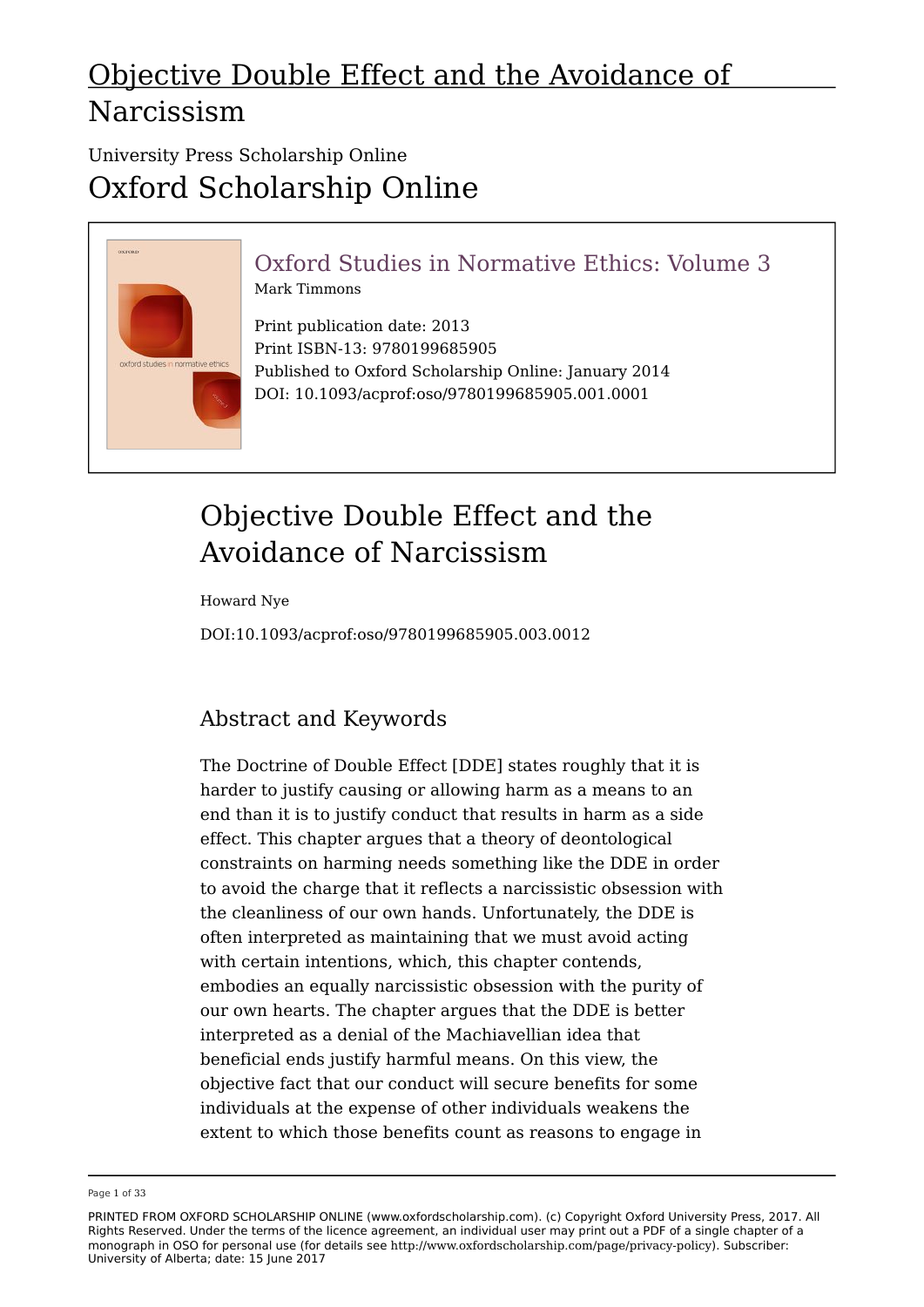$\text{Narcissim}^{\text{that conduct.}}$  This version of the DDE provides a plausible,<br> $\text{Narcissim}^{\text{that contact.}}$  foundation for deoptological constraints non-narcissistic foundation for deontological constraints.

> *Keywords:* double effect, dde, deontology, narcissism, intention, reasons, objective, benefit at someone's expense, weakening considerations, ends justify means

The Doctrine of Double Effect [DDE] states roughly that it is harder to justify causing or allowing harm as a means to an end than it is to justify conduct that results in harm as a side effect. The DDE is typically interpreted as maintaining that there are stronger moral reasons against causing or allowing harms with the intention of doing so than there are against causing or allowing harms that we foresee but do not intend. Let us call any such reading of the DDE, according to which our moral reasons and permissions depend upon our intentions, a *subjective reading*.

Over the past several decades, various authors have argued convincingly that our moral reasons cannot depend upon our intentions in the way that subjective readings allege. $^1$  It is, however, possible to interpret the DDE as maintaining that it is harder to justify causing or allowing harm as a means because of something about the objective explanatory relationship between the effects our conduct has on those it harms and the effects it has on those it benefits. Such *objective readings* have, however, been largely dismissed as absurd. $<sup>2</sup>$ </sup>

In this essay I defend an objective reading of the DDE. I argue that a theory of deontological constraints on harming needs something like the DDE in order to avoid the charge that it reflects a narcissistic obsession with our personal moral purity instead of an appropriate concern for the welfare of others. But, I contend, the central problem with subjective readings of the DDE is that, by making our own intentions more **(p.261)** important than the welfare of others, they embody exactly this kind of implausible narcissism.

I believe that objective readings of the DDE have been dismissed primarily because they have been construed as claiming that the explanatory relationship between an act's harmful and beneficial effects is a reason against performing it. But I suggest that we should instead interpret the DDE as a denial of the Machiavellian dictum that the ends justify the means. On this reading, the DDE holds that the benefits of our conduct for some individuals do not count (as strongly) in its

Page 2 of 33

PRINTED FROM OXFORD SCHOLARSHIP ONLINE (www.oxfordscholarship.com). (c) Copyright Oxford University Press, 2017. All Rights Reserved. Under the terms of the licence agreement, an individual user may print out a PDF of a single chapter of a monograph in OSO for personal use (for details see http://www.oxfordscholarship.com/page/privacy-policy). Subscriber: University of Alberta; date: 15 June 2017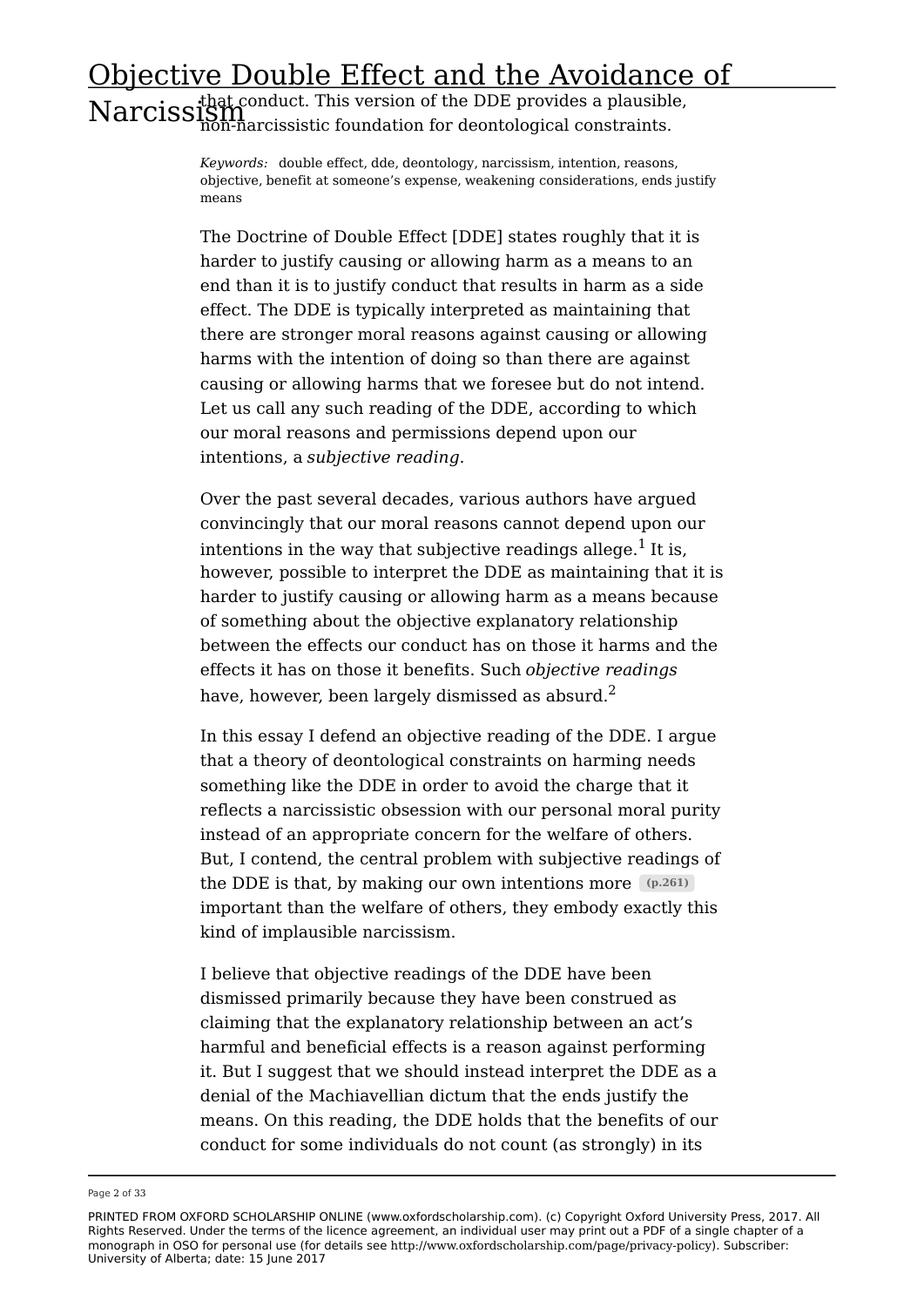$\rm Narcissi \pm Narcissi \pm Narcissi$  if they come at the expense of others. This, I argue,  $\rm Narcissi \pm Narcissi \pm Narcissi$ makes best sense of the original motivations for the DDE and provides a plausible foundation for deontological constraints.

#### 11.1 Why Double Effect?

The DDE is often invoked as a justification of two kinds of intuitions about particular cases. The first are intuitions about the *permissibility of collateral damage*. Many intuit that it could be permissible to engage in tactical bombing that one knows will destroy enemy military installations and kill civilians as a side effect, yet wrong to target civilians in a terror raid that one knows will result in identical benefits and harms. Many also intuit that it would be permissible to divert a trolley from a main track on which it will hit five people onto a side track where it will hit one, but wrong to stop a trolley from hitting five people by pushing a fat man into its path. Since the terror bomber and fat man pusher seem to cause harm as a means while the strategic bomber and trolley diverter seem to cause harm as a side effect, the DDE appears to provide a natural justification of these intuitions. $3$ 

The other kind of intuitions the DDE is invoked to justify concern certain kinds of *wrongful omissions*. It seems permissible to withhold a supply of life-saving drugs from one individual who needs the entire supply in order to give it to five others who each need only  $1/5<sup>4</sup>$  But it seems wrong to withhold life-saving drugs from an individual infected **(p.262)** with an old strain of a disease in order to observe its fatal progression and learn how to cure five people infected with a newly mutated strain. A plausible justification of these intuitions is that failing to give the drugs to the one allows harm to her as a means of saving the five in the second case (where they would not be saved unless her disease progressed), but as a side effect of saving them in the first (where her affliction plays no role in saving them).<sup>5</sup>

I am, however, quite skeptical of our intuitions about permissible collateral damage. If the salvation of five individuals can justify inflicting harm on one as a "side effect," we would seem justified in driving over one trapped on a road if that was the only way to save five from drowning, but this seems about as abhorrent as pushing the fat man into the trolley's path. To many it also seems wrong to save five by performing a surgery that will release lethal fumes into a room

Page 3 of 33

PRINTED FROM OXFORD SCHOLARSHIP ONLINE (www.oxfordscholarship.com). (c) Copyright Oxford University Press, 2017. All Rights Reserved. Under the terms of the licence agreement, an individual user may print out a PDF of a single chapter of a monograph in OSO for personal use (for details see http://www.oxfordscholarship.com/page/privacy-policy). Subscriber: University of Alberta; date: 15 June 2017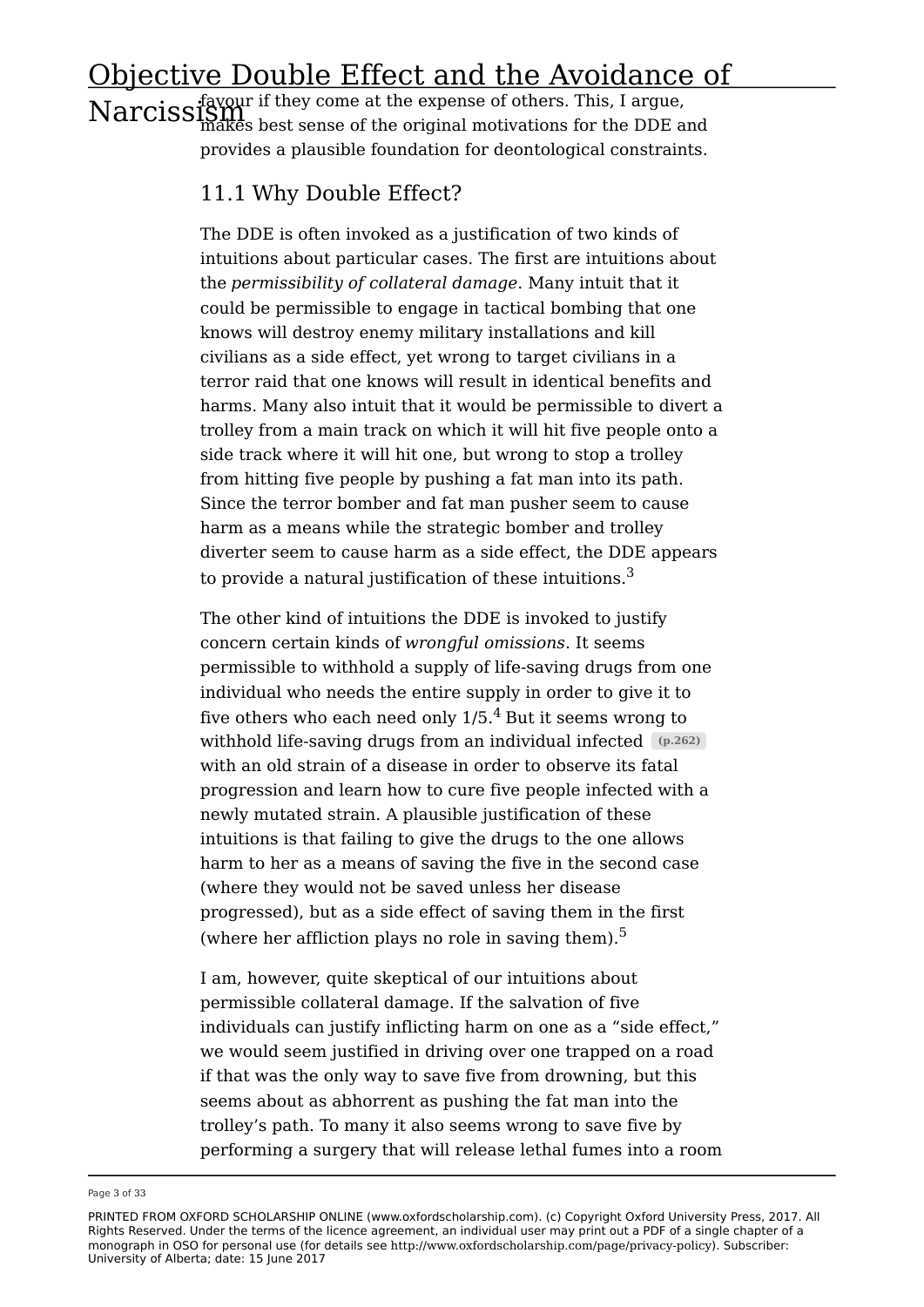$\operatorname{Narcissim}_{\text{boundary}}^{\text{in which one is trapped, or by destroying a troley headed}}$ towards them with an explosion that you know will envelop a bystander.<sup>6</sup>

> Moreover, I do not believe that we should in any event treat our intuitions about what it is wrong or permissible to do in particular cases as a kind of data that our moral theories must fit. Our moral judgments are subject to a host of distortionary factors, such as indoctrination, the asymmetric salience of different considerations, and confusions in understanding and reasoning. The only way in practice to determine whether our convictions reflect these biases is to determine whether they can be supported by general ideas and principles that are directly plausible, or seem true independent of inference.<sup>7</sup> Our reasons to accept general principles have more to do with whether their plausibility can survive critical clarification and integration with other plausible ideas than whether they match our pre-theoretical intuitions about cases. **(p.263)**

What is most important about the DDE is, I believe, that it is essential to a defensible theory of deontological constraints on harming.<sup>8</sup> If there are any deontological constraints on harming, I take it that they must explain why it is permissible to do things such as saving five drowning swimmers rather than one, but wrong to push a fat man in front of a trolley to save five. Perhaps the most intuitively obvious account of this is the Doctrine of Doing and Allowing [DDA], according to which there are stronger moral reasons against inflicting harm than there are against failing to prevent harm. $9$  To many of us, this seems directly plausible.

But there is a major threat to the plausibility of the DDA. As Kai Nielsen (1972, 330) suggested, it can seem to be telling us simply to retain our own "moral purity" by avoiding "dirty hands." Consider:

*Alastair and the Fat Man*. A trolley is headed toward five people. You see a utilitarian named Alastair sneaking up on an oblivious fat man, ready to push him onto the tracks in order to stop the trolley. You can keep quiet while Alastair pushes the fat man, or call out to warn him of Alastair's approach.

By itself, the DDA seems to entail that you are forbidden to push the fat man yourself, but allowed, out of concern for the five, to keep quiet and let Alastair do the dirty work. It seems

Page 4 of 33

PRINTED FROM OXFORD SCHOLARSHIP ONLINE (www.oxfordscholarship.com). (c) Copyright Oxford University Press, 2017. All Rights Reserved. Under the terms of the licence agreement, an individual user may print out a PDF of a single chapter of a monograph in OSO for personal use (for details see http://www.oxfordscholarship.com/page/privacy-policy). Subscriber: University of Alberta; date: 15 June 2017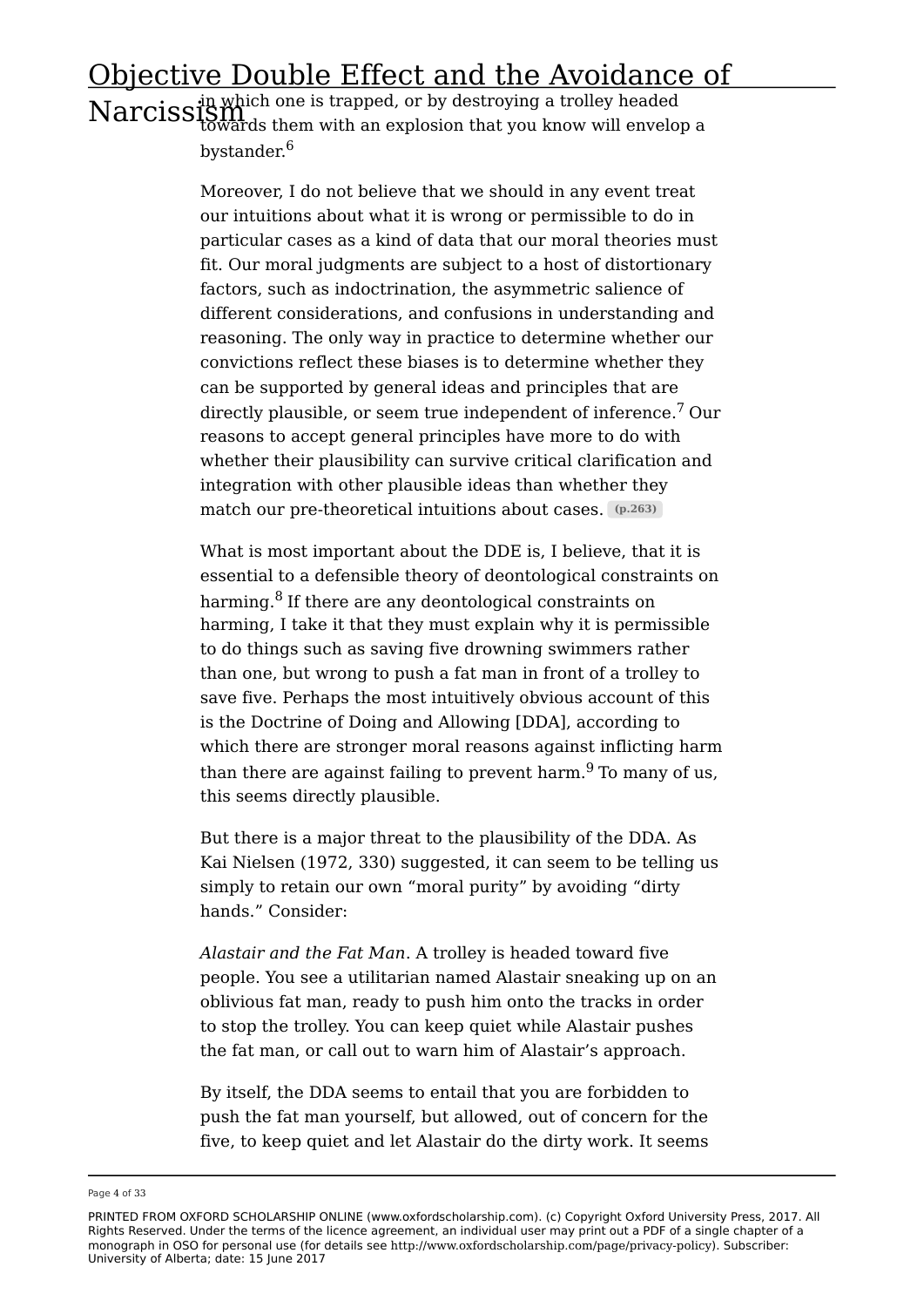$\operatorname{Narcissim}_{\mathcal{S}}^{\text{to permit}}$  you to benefit the five at the fat man's expense by  $\operatorname{Narcissim}_{\mathcal{S}}^{\text{to {to}}}$ staying out of Alastair's way, just not by taking Alastair's place. As such, the DDA threatens to embody a narcissistic obsession with your personal purity instead of an appropriate concern with how you treat others. Call this *the dirty hands objection*.

> To avoid the dirty hands objection it seems that a theory of deontological constraints on harming must explain why it is wrong, not only to push the fat man, but to let Alastair do it. You might think that this is because Alastair's pushing would be wrong, and you would be complicit in this wrong if you fail to prevent it. But this seems incorrect. First, suppose that you could save 1,000 people from being killed by a murderer or 1,001 from being killed by a natural disaster. If failing to  $\bm{p}$  prevent wrong  $(p.264)$  was so much worse than simply failing to prevent harm, you would be required to save the 1,000, but surely you are permitted to save the  $1.001$ .<sup>10</sup> Second, it would not make a moral difference if Alastair were replaced by a humanoid robot, a giant Roomba, or even a moving steel rod. The claim that it is permissible to let these things do the dirty work of pushing the fat man onto the tracks but wrong to do it yourself is equally vulnerable to the dirty hands objection.

It appears that a plausible account of the why it is wrong to let something push the fat man must make reference to something like the fact that you would be passively using his death as a means of saving the five. It must, in other words, invoke the basic idea of the DDE.<sup>11</sup>

There is, of course, a famous problem with the idea that in saving the five by allowing the fat man to be pushed, you use his death as a means of saving them. For what saves the five is simply the collision of the trolley with his body; the fact that this injures him, and certainly the fact that he suffers the harm of death some moments later, plays no role in their salvation. As several authors have pointed out, harm itself is almost never a means in cases to which the DDE is applied; what is a means is only something intuitively "close to" harm.<sup>12</sup> The *problem of closeness* for proponents of the DDE is to give a plausible and principled clarification of the Cp.265) Doctrine according to which it is difficult to justify using as a means not only harm but the relevant sort of thing "close to" harm.<sup>13</sup>

Page 5 of 33

PRINTED FROM OXFORD SCHOLARSHIP ONLINE (www.oxfordscholarship.com). (c) Copyright Oxford University Press, 2017. All Rights Reserved. Under the terms of the licence agreement, an individual user may print out a PDF of a single chapter of a monograph in OSO for personal use (for details see http://www.oxfordscholarship.com/page/privacy-policy). Subscriber: University of Alberta; date: 15 June 2017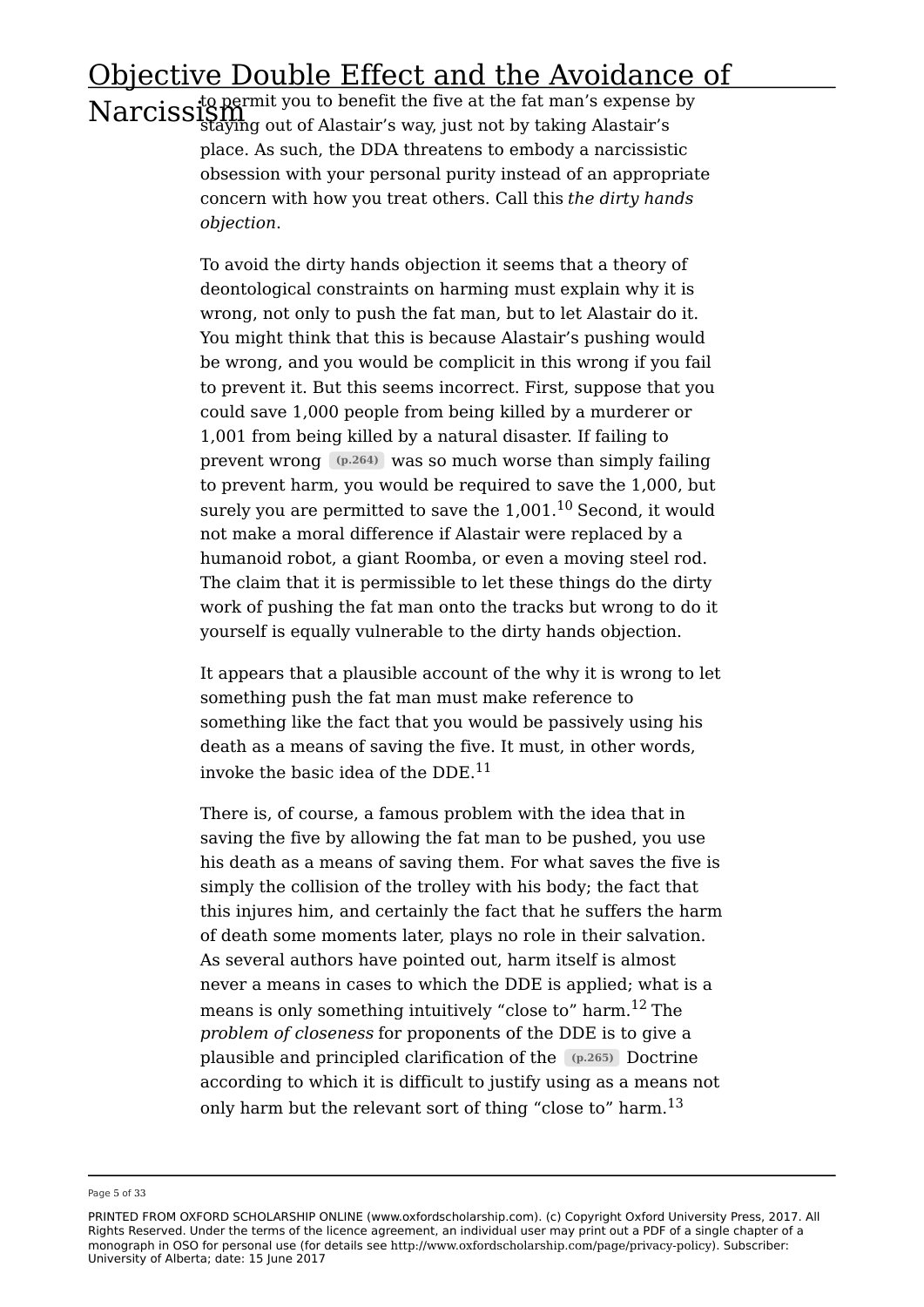$\rm Narcissi\ssim\frac{\rm There}{\rm area}$  are several proposals about how to solve the problem of  $\rm Narcissi\ssim\frac{\rm There}{\rm area}$ closeness, a detailed discussion of which is beyond the scope of this essay. For now I wish only to indicate that (1) anyone who wishes to give a plausible response to the dirty hands objection is in the business of solving the problem of closeness, and (2) the problem is not utterly hopeless. To answer the dirty hands objection we must explain why it is wrong to allow something to push the fat man into the path of the trolley to save five. But to explain why it is wrong to do this it seems that we must appeal to the idea that this would involve something like harmfully using the fat man as a means, saving the five at the fat man's expense, or sacrificing the fat man to save the five.

> The best solutions to the problem of closeness identify the DDE's root idea with the claim that it is particularly difficult to justify treating individuals in one of the foregoing ways, and to seek to make the idea precise. Warren Quinn's (1989b) "harmful involvement" solution is an excellent example. Quinn argued that we should interpret the DDE as claiming that it is particularly difficult to justify harmfully using someone as a means. His precise suggestion was that we harmfully use someone just in case we involve her in our plans—or use as a means her instantiation of some property—which involvement or instantiation in fact causes her to be harmed. Thus, when you save five swimmers rather than one, the one's instantiation of properties that harm him (*being in the water*, *slipping beneath the waves*) are completely immaterial to your salvation of the five. But when you save five from the trolley by allowing the fat man to be pushed in front of them, you use as a means the trolley's striking him, and this does in fact harm him. **(p.266)**

An alternative solution can actually be derived from what Quinn (1989a) misleadingly characterized as a version of the DDA. On this view, it is particularly difficult to justify not only actions that produce harm, but deliberate failures to prevent "actions of objects or forces over which we have control" that produce harm.<sup>14</sup> Quinn's idea seemed to be that it is difficult to justify benefitting some by deliberately producing or allowing events that produce harm to others.<sup>15</sup> Thus, when you save five swimmers rather than one, the events that produce the one's death (his remaining in the water, his slipping beneath the waves) play no role in saving the five, so you need not intend them. But saving the five on the track by

Page 6 of 33

PRINTED FROM OXFORD SCHOLARSHIP ONLINE (www.oxfordscholarship.com). (c) Copyright Oxford University Press, 2017. All Rights Reserved. Under the terms of the licence agreement, an individual user may print out a PDF of a single chapter of a monograph in OSO for personal use (for details see http://www.oxfordscholarship.com/page/privacy-policy). Subscriber: University of Alberta; date: 15 June 2017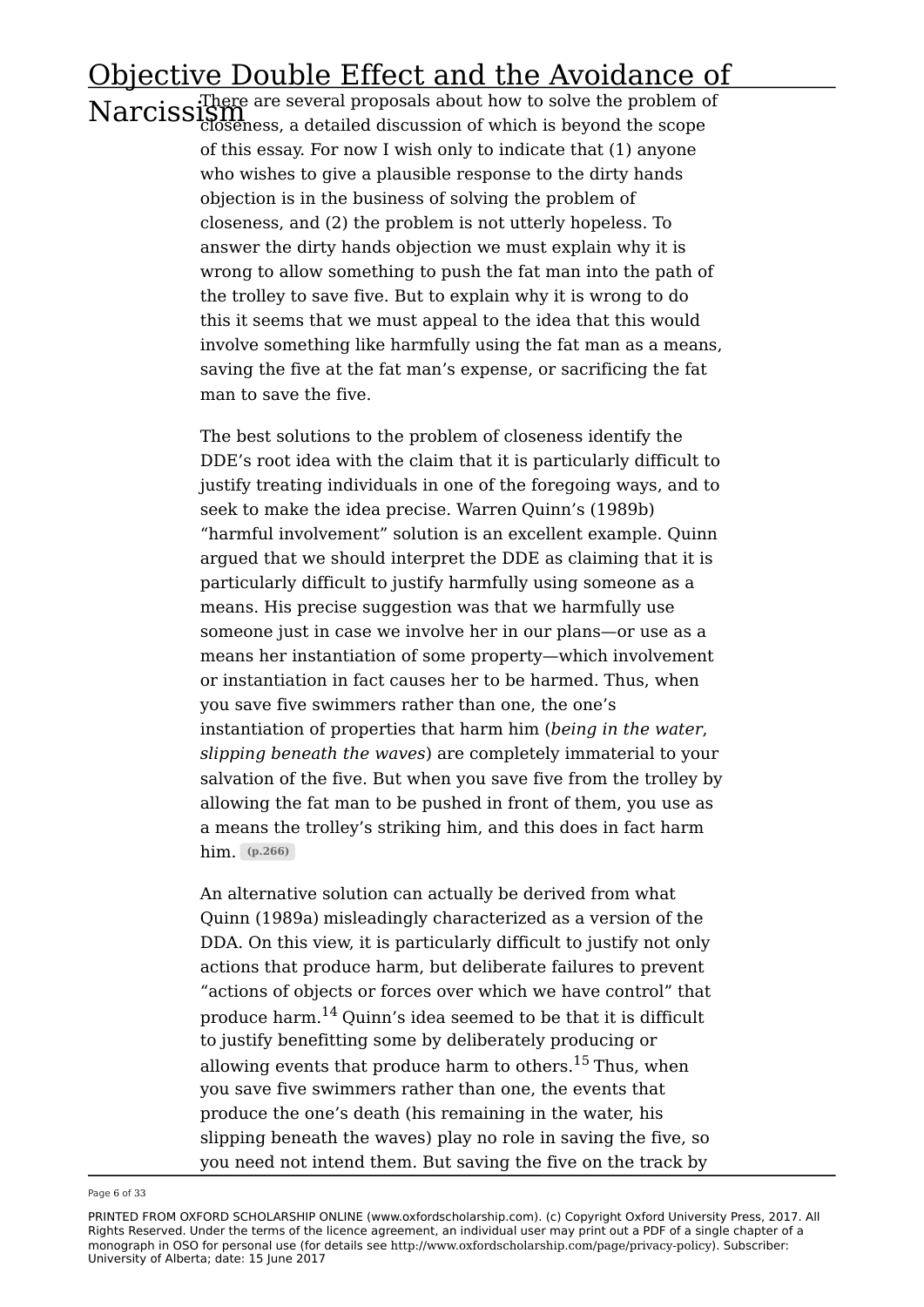$\operatorname{Narcissim}_{\operatorname{condure}}^{\operatorname{allowing}}$  the fat man to be pushed requires events that<br> $\operatorname{Narcissim}_{\operatorname{condure}}^{\operatorname{allowing}}$  his death (his moving in front of the trolley, his being produce his death (his moving in front of the trolley, his being struck by it), which you must intend as means. While Quinn presents this as a version of the DDA, it does not seem that in allowing the fat man to be pushed you inflict harm on him in any familiar sense. Quinn (1989a, 300) notes that in deliberately allowing an event that produces harm, your agency seems implicated in the harm, but this seems more like a Double Effect idea than a Doing/Allowing idea. Indeed, I think it is plausible that our intuitive distinction between:

> (i) benefitting some at the expense of (or by sacrificing) others, and

(ii) simply benefitting some instead of others can be made precise by something like Quinn's distinction between

(i') saving some in virtue of ensuring the existence of events that produce harm to others, and (ii') saving some simply in virtue of failing to prevent events that produce harm to others.<sup>16</sup>

Since a plausible root idea of the DDE is that it is harder **(p.267)** to justify (i) than (ii), precisifying this as a moral distinction between (i') and (ii') seems like a promising solution to the problem of closeness.

While these Quinnian solutions to the problem of closeness are certainly controversial, they are, I believe, promising enough to provide hope that the problem is tractable.<sup>17</sup>

#### 11.2 Against Subjective Readings

I have thus argued that, in order to avoid the dirty hands objection, proponents of deontological constraints must explain why it is wrong to save five by allowing something to push a fat man in front of a trolley, that to explain this we must appeal to something like the ideas of harmfully using or sacrificing the fat man as a means, and that these are best interpreted as "root ideas" of the DDE, precisifications of which will constitute solutions to the DDE's problem of closeness. I believe, however, that there are at least two sound arguments against the most common understandings of the DDE, which read it subjectively as the claim that there are stronger moral reasons against causing or allowing harmful effects with the intention of doing so than there are against

Page 7 of 33

PRINTED FROM OXFORD SCHOLARSHIP ONLINE (www.oxfordscholarship.com). (c) Copyright Oxford University Press, 2017. All Rights Reserved. Under the terms of the licence agreement, an individual user may print out a PDF of a single chapter of a monograph in OSO for personal use (for details see http://www.oxfordscholarship.com/page/privacy-policy). Subscriber: University of Alberta; date: 15 June 2017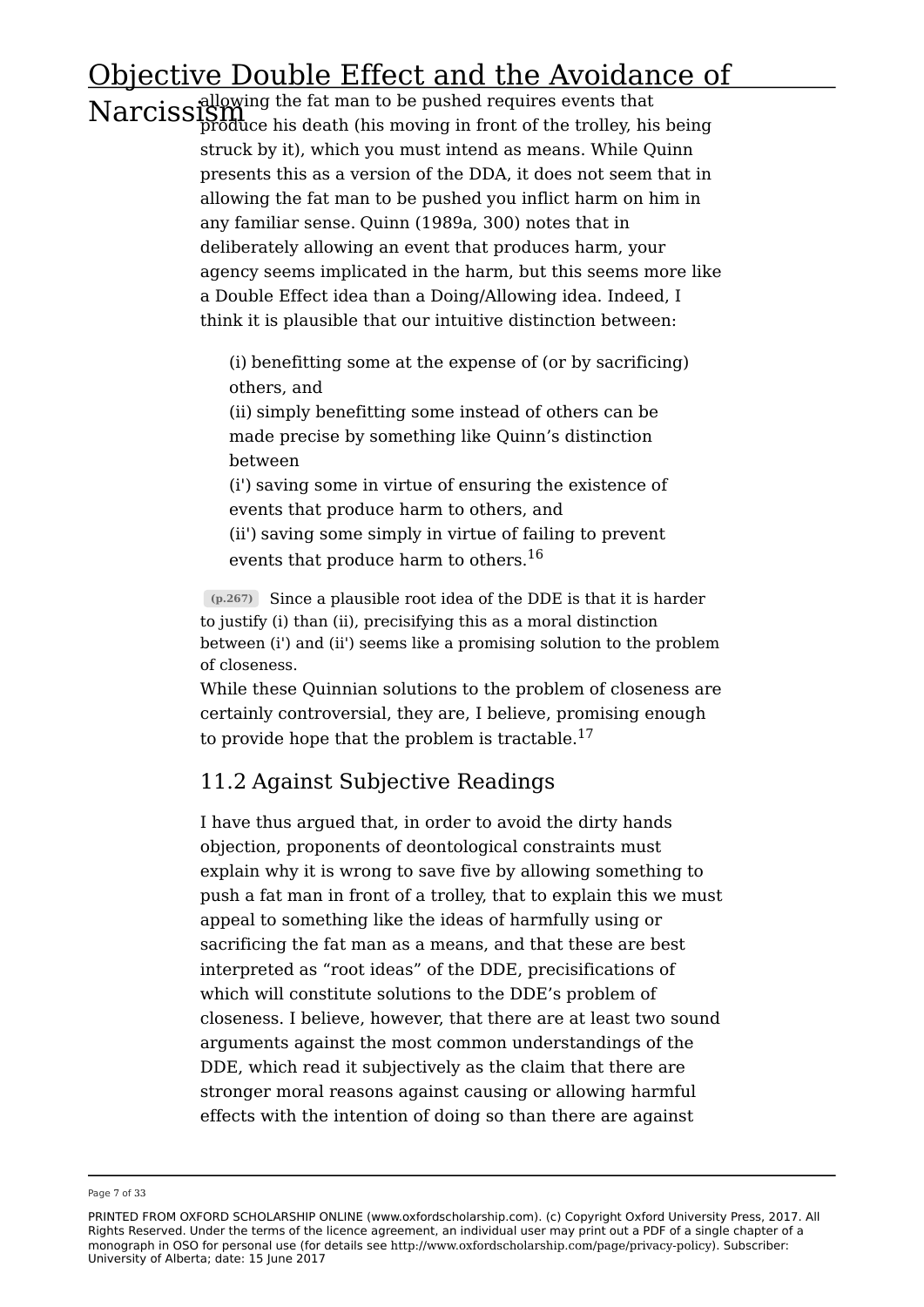$\operatorname{Narcissim}_{\operatorname{symform}}$  or allowing these effects with the foresight but<br> $\operatorname{Narcissim}_{\operatorname{symform}}$  $\widetilde{\text{wt}}$  the intention of doing so.

> The first, which I will call *the volitional argument*, runs roughly as follows:

(P1) What there is stronger or weaker moral reason to do must be something we can voluntarily choose to do.

(P2) We cannot voluntarily choose to have certain intentions. So we cannot voluntarily choose to perform acts with certain intentions.

(C1) Therefore, acts performed with certain intentions cannot be what there is stronger or weaker moral reason to do. **(p.268)**

(C2) Therefore, it cannot be the case that there are stronger moral reasons against causing or allowing harmful effects with the intention of doing so than there are against causing or allowing these effects without this intention (subjective readings of the DDE are false). $18$ 

 $(P1)$  seems to follow simply from the practical nature of deontic<sup>19</sup> assessment: what we are asking about in trying to determine what there is moral reason to do is, well, what to *do*: the sort of thing we can choose or will. (P2) also seems obvious, and is illustrated by Kavka's (1983) toxin puzzle, in which an eccentric billionaire will pay you \$1 million if at midnight tonight his completely reliable brain-scanner detects that you have an intention to drink a toxin tomorrow morning which will make you sick for a day. Try as you might, you will *not* be able to form the intention simply in response to the consideration that having it will get you \$1 million. But if intentions were, like movements of our limbs, under our voluntary control, we could form them simply in response to the fact that they will make us rich in the same way that we can extend our arms (to catch  $$1$  million) in response to the fact that it will make us rich.<sup>20</sup> While it is important, I think the volitional argument fails to get to the heart of what is wrong with subjective readings of the DDE. First, the fact that we cannot choose our intentions is probably a contingent fact. We can choose to move our limbs because the neurons responsible for moving them are wired in the right way to the neural correlates of  $(p.269)$  voluntary choice. It seems that we can conceive of the neural correlates of voluntary choice being wired to the neural correlates of intention in such a way that we could, on the basis of the good consequences of forming an intention (that it will make us rich in Kavka's puzzle) form it in the same way we can move our

Page 8 of 33

PRINTED FROM OXFORD SCHOLARSHIP ONLINE (www.oxfordscholarship.com). (c) Copyright Oxford University Press, 2017. All Rights Reserved. Under the terms of the licence agreement, an individual user may print out a PDF of a single chapter of a monograph in OSO for personal use (for details see http://www.oxfordscholarship.com/page/privacy-policy). Subscriber: University of Alberta; date: 15 June 2017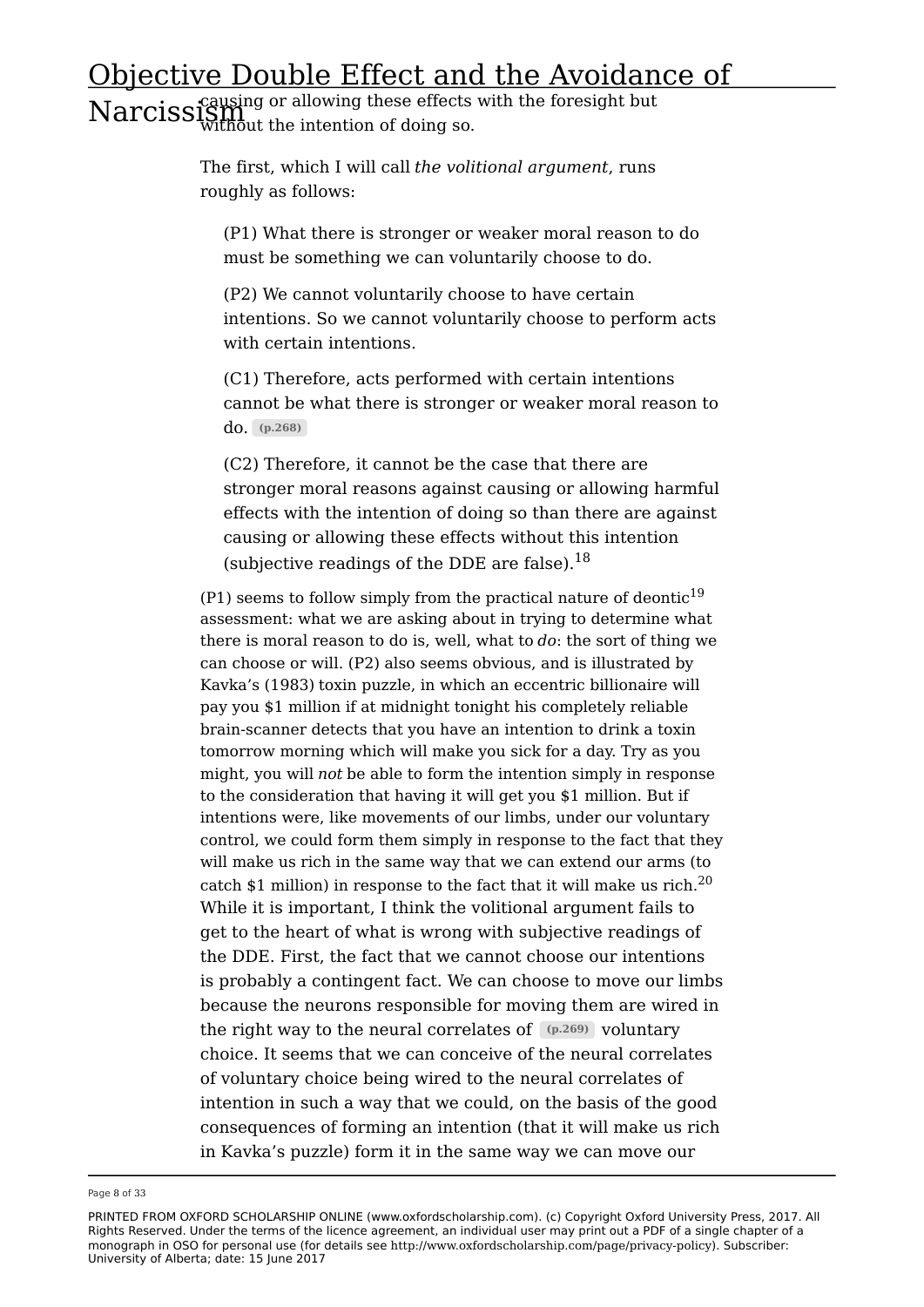$\rm Narcissi \pm 10^{3}$  on the basis of such considerations. But it does not seem<br> $\rm Narcissi \pm 10^{3}$ that this change in our neural wiring would alter whether a subjective reading of the DDE were true.

Second, the volitional argument leaves open the possibility that something very much like a subjective reading of the DDE is true, namely, a

**Modified Subjective Reading of the DDE**: There are stronger intrinsic moral reasons against *letting yourself* cause or allow harmful effects with the intention of doing so than there are against *letting yourself* cause or allow harmful effects that you merely foresee. $21$ 

Even if we cannot make moral decisions about what to intend, if we foresee that we will do something with certain intentions, we can decide to take action to alter those intentions, or decide not to perform the act at all if that is the only way to avoid performing it with problematic intentions. Suppose you are about to save five swimmers rather than your rival, and you suspect that you will do so not only out of concern for the five but in part out of a desire that your rival die. Suppose you then learn that you are being monitored by the Purity Police—a group of demented mind-readers who you know will kill *six* others if you let your rival die with any intention of his dying. Clearly you have very strong reasons in this case to make sure that you do not let your rival die with any intention of his dying; before saving the five you should try to talk yourself into thinking that your rival does not deserve death, or take any mind-altering substances that might remove the intention that he die. If none of this will work, there is a strong case to be made that you should save your rival to minimize the number of deaths.

Modified subjective readings claim that there are powerful *intrinsic* reasons against acting with the intention of harm coming to someone, so we do not need the Purity Police to provide instrumental reasons. On these views it is wrong not to save the fat man because saving him is the only way to avoid allowing him to be pushed with the intention (p.270) of his being harmfully impacted.<sup>22</sup> While this is a coherent position, it seems obviously false. It is plausible that not acting with the intention of someone dying is more important than saving five *if it is the only way to save six*. But how could it be so *intrinsically* important to avoid letting someone die with the intention of her dying that avoiding it *per se* is more important than saving five lives? Suppose you faced the prospect of saving five swimmers or your rival, without any method of purging your propensity to act with some intention of your

Page 9 of 33

PRINTED FROM OXFORD SCHOLARSHIP ONLINE (www.oxfordscholarship.com). (c) Copyright Oxford University Press, 2017. All Rights Reserved. Under the terms of the licence agreement, an individual user may print out a PDF of a single chapter of a monograph in OSO for personal use (for details see http://www.oxfordscholarship.com/page/privacy-policy). Subscriber: University of Alberta; date: 15 June 2017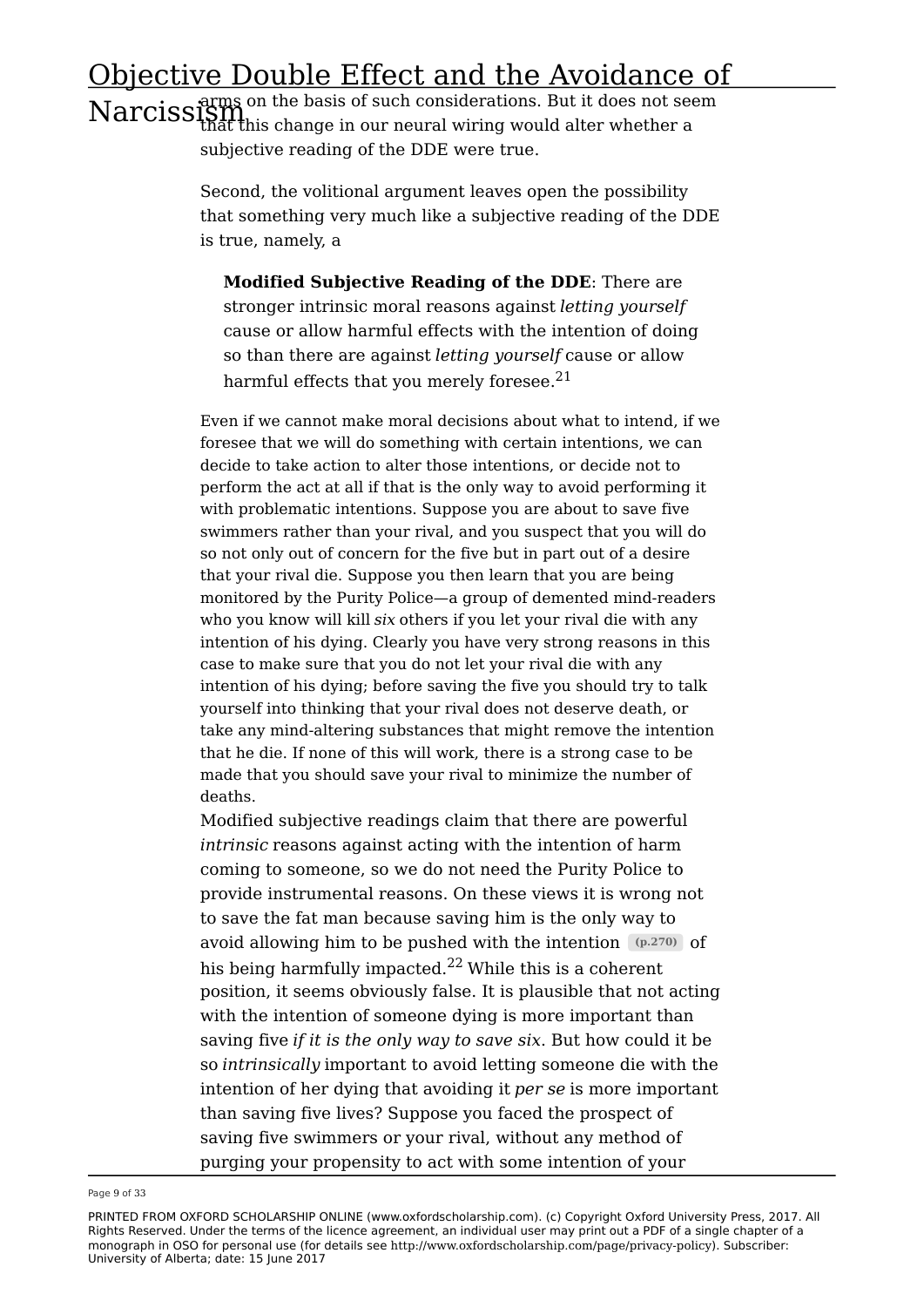$\rm Narcissi \ssim m^2$  dying if you do not save him, but also without any Purity<br> $\rm Narcissi \ssim m^2$  to kill six if you do this. Far from being morally Police to kill six if you do this. Far from being morally required, saving your rival instead of the five on the grounds that you would otherwise be intending his death looks morally dubious. Even if Taurek is right that you are permitted to save one rather than five, doing so because you would otherwise be intending his death looks like morally bad decision-making. You would be settling a life-or-death question on the basis of a narcissistic obsession with your personal purity rather than an appropriate concern for the welfare of others.

> But upon reflection, *un*modified subjective readings of the DDE seem to face an identical problem. Unmodified readings differ only in that, instead of telling us not to *let ourselves* cause or allow harmful effects with the intention of doing so, they tell us simply not to *cause or allow* harmful effects with this intention.<sup>23</sup> Assuming for a minute that we *can* voluntarily control our intentions, why should it be so morally important that, in doing something that results in harm, we choose to do it without rather than with the intention of a harmful effect occurring? Suppose, for example, that in the foregoing case I saved the five rather than my rival, but I forgot to choose to do it solely out of an intention to save them and ended up choosing to do it in part with the intention of my rival dying. Is this really such a big deal? Is it really wrong in anything like the way failing to prevent something from pushing a fat man into the path of a trolley is wrong? **(p.271)**

If it is wrong to allow the fat man to be pushed into the path of the trolley to save five (four more than your alternative), it must be wrong to allow him to be pushed in front of it to save two (one more than your alternative). So if what is wrong with allowing him to be pushed is your acting with the intention of a lethal effect on him, it cannot be permissible to choose to act with the intention of a lethal effect on someone to save an additional individual. But consider:

*The Impurity Police*. You are about to face the situation of saving the five swimmers or saving your rival, and this time you know that your mental states are being monitored, not by the Purity Police, but by the Impurity Police. The Impurity Police credibly promise that they will recue an additional child from being killed by the Purity Police if and only if you choose

Page 10 of 33

PRINTED FROM OXFORD SCHOLARSHIP ONLINE (www.oxfordscholarship.com). (c) Copyright Oxford University Press, 2017. All Rights Reserved. Under the terms of the licence agreement, an individual user may print out a PDF of a single chapter of a monograph in OSO for personal use (for details see http://www.oxfordscholarship.com/page/privacy-policy). Subscriber: University of Alberta; date: 15 June 2017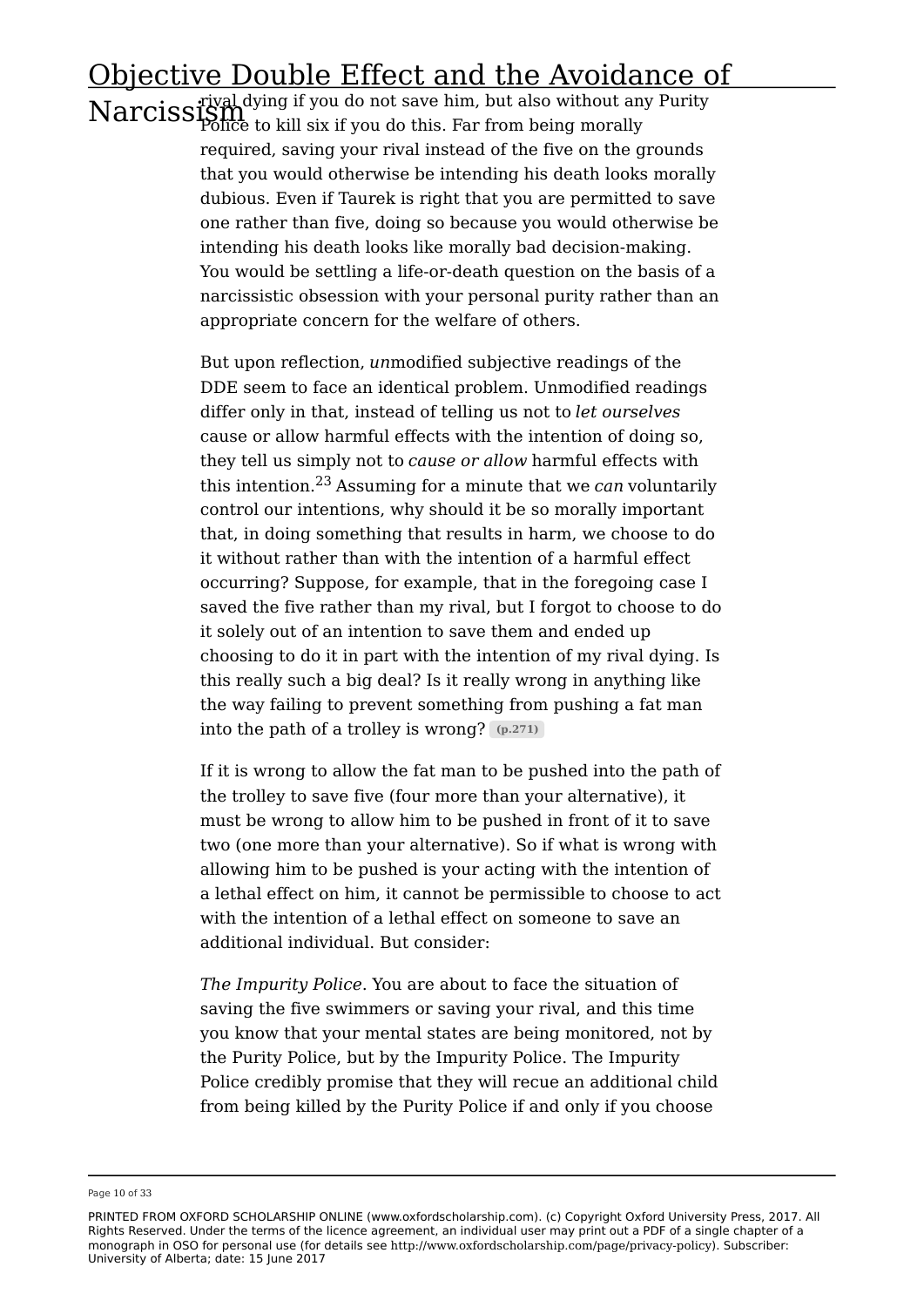Narcissism to save the five rather than your rival *in part with the intention of your rival dying*.

> If it is wrong to choose to act with the intention of a lethal effect on someone in order to save an additional individual, then it must be wrong to choose the option of saving the five with the intention of your rival dying over the option of saving the five without this intention. But surely it is *not* wrong to choose to act with the intention that your rival die in order to save the child. *Who cares* if you have this intention? Surely not your rival, who is going to be allowed to drown either way.

> Assuming as we have been that you can choose your intentions, *how could you refuse* to choose to save the five with the intention of your rival dying? How could you explain this to the child's parents? You would have to say: "I'm sorry, but the only way for me to save your child would have been for me to allow someone to die with the intention of his dying. It is true that I allowed him to die anyway. But you see this way I was able to choose to allow him to die without intending it." That would be absolutely monstrous. You would betray the fact that you cared more about the purity of your own intentions than you did about their child's very life.

Of course, you might *try* saying: "It is not that I care about my intentions considered in isolation, but you see if I chose to allow my rival to die with the intention of doing so I would have *disrespected* him, and that is, you know, even worse than just allowing him to come to harm." While this might not be selfish, it is, I think, no less monstrously narcissistic to think that your intentions *per se* have this kind of importance. At this point we should bring in your rival's parents, who should tell (p.272) you: "Rubbish. Our son is dead, and you were going to let him die anyway. He never even knew what was in your heart and would hardly have cared if he did know. It had no tangible effect on him whatsoever. Considered in themselves, insults and disrespect are nothing compared to someone's life. If you could have saved this other child by screaming racial slurs at our son or mocking him as you saved the five it would have been wrong not to do so. Instead, you refused to save this child on the grounds that you would have had this inner state, which our son never even knew about, that was so disrespectful to him that it was more important not

Page 11 of 33

PRINTED FROM OXFORD SCHOLARSHIP ONLINE (www.oxfordscholarship.com). (c) Copyright Oxford University Press, 2017. All Rights Reserved. Under the terms of the licence agreement, an individual user may print out a PDF of a single chapter of a monograph in OSO for personal use (for details see http://www.oxfordscholarship.com/page/privacy-policy). Subscriber: University of Alberta; date: 15 June 2017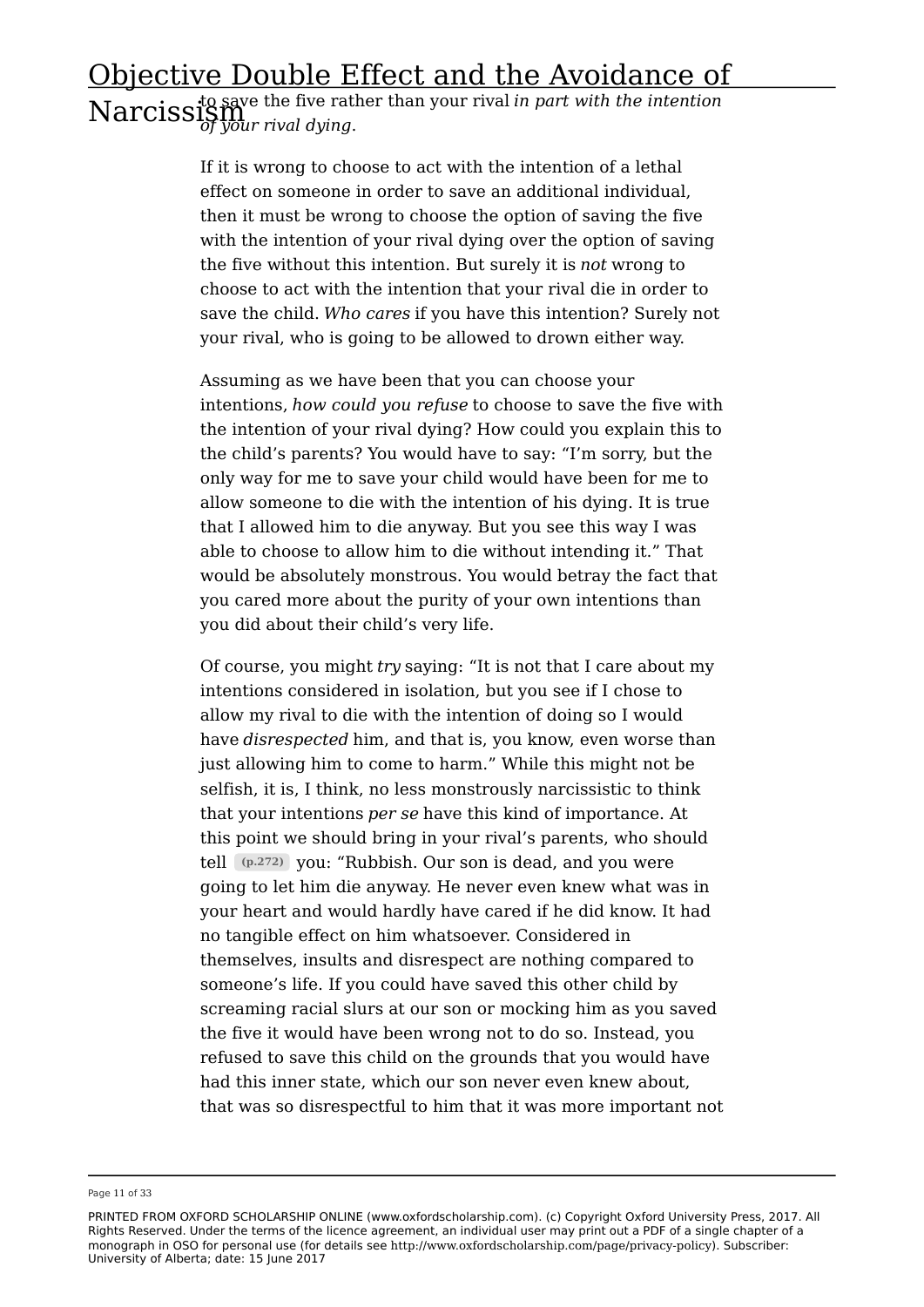$\operatorname{Narcissi}^{\text{to have it than to save this other child?}$  You are seriously sick  $\operatorname{Narcissi}^{\text{to have it than to save this other child?}$ in the head!"

> It seems, then, that both modified and unmodified subjective readings of the DDE are subject to the same central objection: by understanding deontological constraints as moral reasons to be concerned about the intentions with which we act (whether by allowing or simply choosing these intentions), they embody narcissistic obsessions with our personal purity of heart rather than an appropriate concern about what we do to others. I shall call this the *dirty heart objection*. I think the dirty heart objection is particularly damning because, as its name recalls, one of the main attractions of the DDE is its promise to save a theory of deontological constraints from the dirty hands objection that, in forbidding us to push a fat man but allowing us to let other things push him, it embodies a similarly narcissistic obsession with our personal purity. $^{24}$

#### 11.3 Resistance to Objective Readings

I have thus argued that a theory of deontological constraints on harming is implausibly narcissistic without the DDE, but that it is also implausibly narcissistic with the DDE given its most common (subjective) reading. One reasonable conclusion would be that there are no deontological constraints on harming. But I do not believe that the DDE's bid to save deontology from narcissism has yet been given a fair trial. For I believe that there is a better way to understand the Doctrine. **(p.273)**

Return to the "root idea" behind the DDE that it is particularly difficult to justify benefitting some at the expense of others. Whether the benefits that some individuals derive from your conduct come at the expense of others is actually an objective, intention-independent matter, about which you could be misled. Suppose you thought that by purchasing Soylent Green rather than cheaper food, you were simply benefitting yourself instead of the children you could have saved by donating the price difference to Oxfam. Conveying such trivial benefits on yourself instead of vitally needed benefits on others is opposed by weighty moral reasons, and I believe that there are conclusive arguments to the effect that it is wrong.<sup>25</sup> But suppose you were to learn that (1) Oxfam has been destroyed, and (2) Soylent Green is manufactured by killing children and processing their bodies into the stuff. $^{26}$  Somehow this seems

Page 12 of 33

PRINTED FROM OXFORD SCHOLARSHIP ONLINE (www.oxfordscholarship.com). (c) Copyright Oxford University Press, 2017. All Rights Reserved. Under the terms of the licence agreement, an individual user may print out a PDF of a single chapter of a monograph in OSO for personal use (for details see http://www.oxfordscholarship.com/page/privacy-policy). Subscriber: University of Alberta; date: 15 June 2017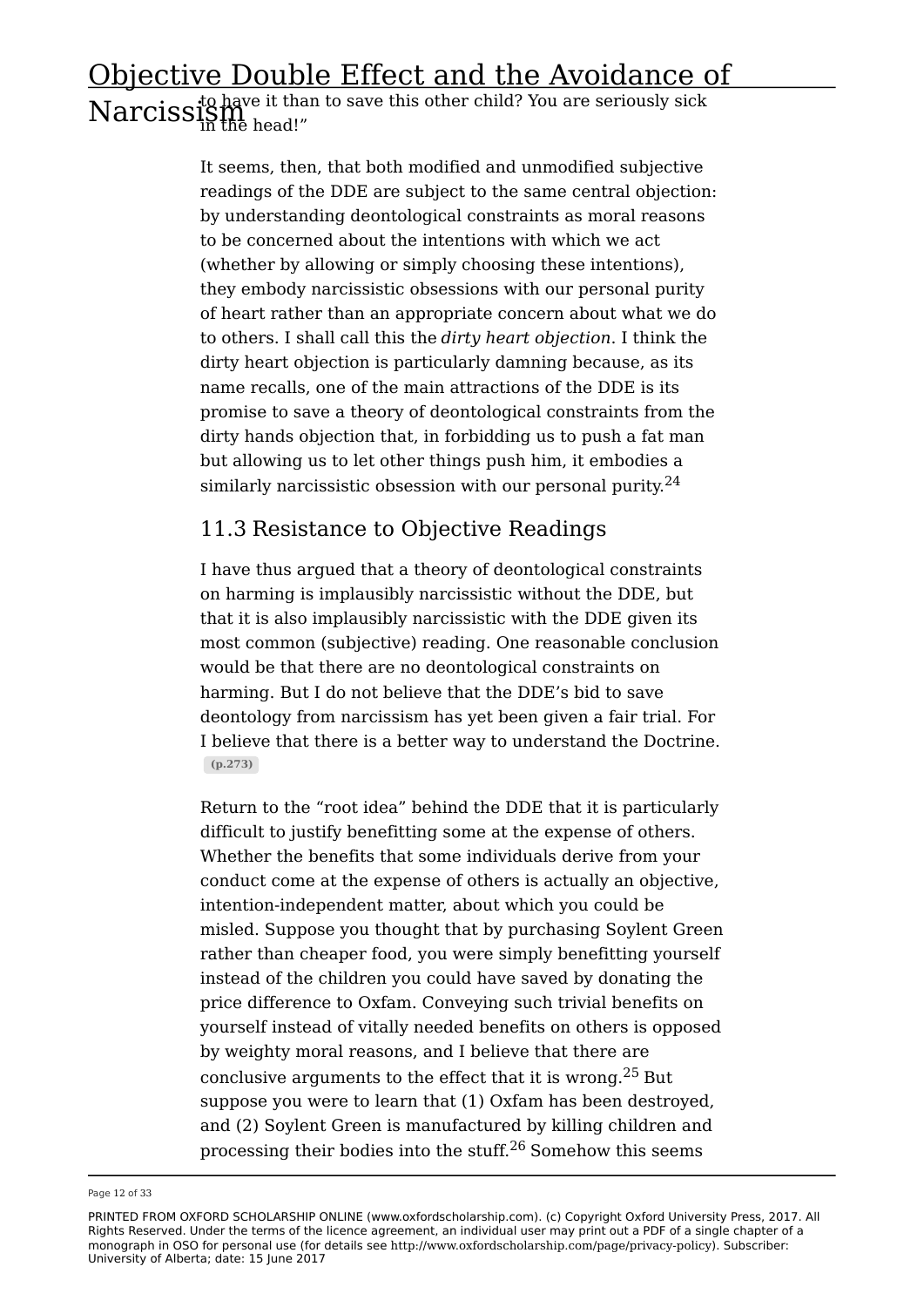$\mathrm{Narcissi}_{\mathrm{asymst}}^{\mathrm{to~constitute~a~discovery~of~an~even~weight}}$  moral case<br> $\mathrm{Narcissi}_{\mathrm{asymst~numerical~The~such~constraint}}^{\mathrm{to~costrus}}$ against purchasing it. That such consumption benefits you, not just instead of, but at the expense of children would seem to make your past consumption even more unjustifiable and ceasing consumption even more urgent than you had thought. If Soylent Green were the only food available, it would seem permissible to purchase it if it were not manufactured at the expense of the children. But given that it is so manufactured, there is a strong case to be made that you may not purchase it even if you will thereby starve.

> In such a case it would seem crazy to think, as subjective readings of the DDE suggest, that it is unfortunate that you have obtained your new evidence, in the absence of which you could have consumed Soylent Green in peace without intending a harmful effect on the children. If there is something distinctively problematic that you are doing to the children given your evidence, it seems that you were doing it to  $(p.274)$  them even in your ignorance. Given the unjustifiability of what you were doing, you should be glad to have obtained your evidence, so you can prioritize stopping it at once.

These considerations support an understanding of the DDE according to which it is harder to justify acts which, as a matter of objective fact, benefit some at the expense of others than it is to justify acts that simply benefit some rather than others. Some authors have considered such objective readings of the DDE, but have tended to dismiss them as absurd. There are at least three reasons for this—two of which are not compelling, but one of which is very important.

The first reason some authors dismiss objective readings is that they simply conflate the criteria of objective wrongness and reasons in which these readings are framed with aretaic criteria and criteria of subjective wrongness. Alastair Norcross (1999, 116–17) considers a case such as:

*Misleading Evidence*. On Friday you have excellent evidence that to your right is one drowning swimmer and to your left are five. So you omit to save the one swimmer and instead pull from the water what you take to be five drowning swimmers. On Saturday there is a party for you at which the Pope gives you a Seal of Approval for gallant action permitted by the DDE. But, just after the Pope awards you the Seal, a hospital

Page 13 of 33

PRINTED FROM OXFORD SCHOLARSHIP ONLINE (www.oxfordscholarship.com). (c) Copyright Oxford University Press, 2017. All Rights Reserved. Under the terms of the licence agreement, an individual user may print out a PDF of a single chapter of a monograph in OSO for personal use (for details see http://www.oxfordscholarship.com/page/privacy-policy). Subscriber: University of Alberta; date: 15 June 2017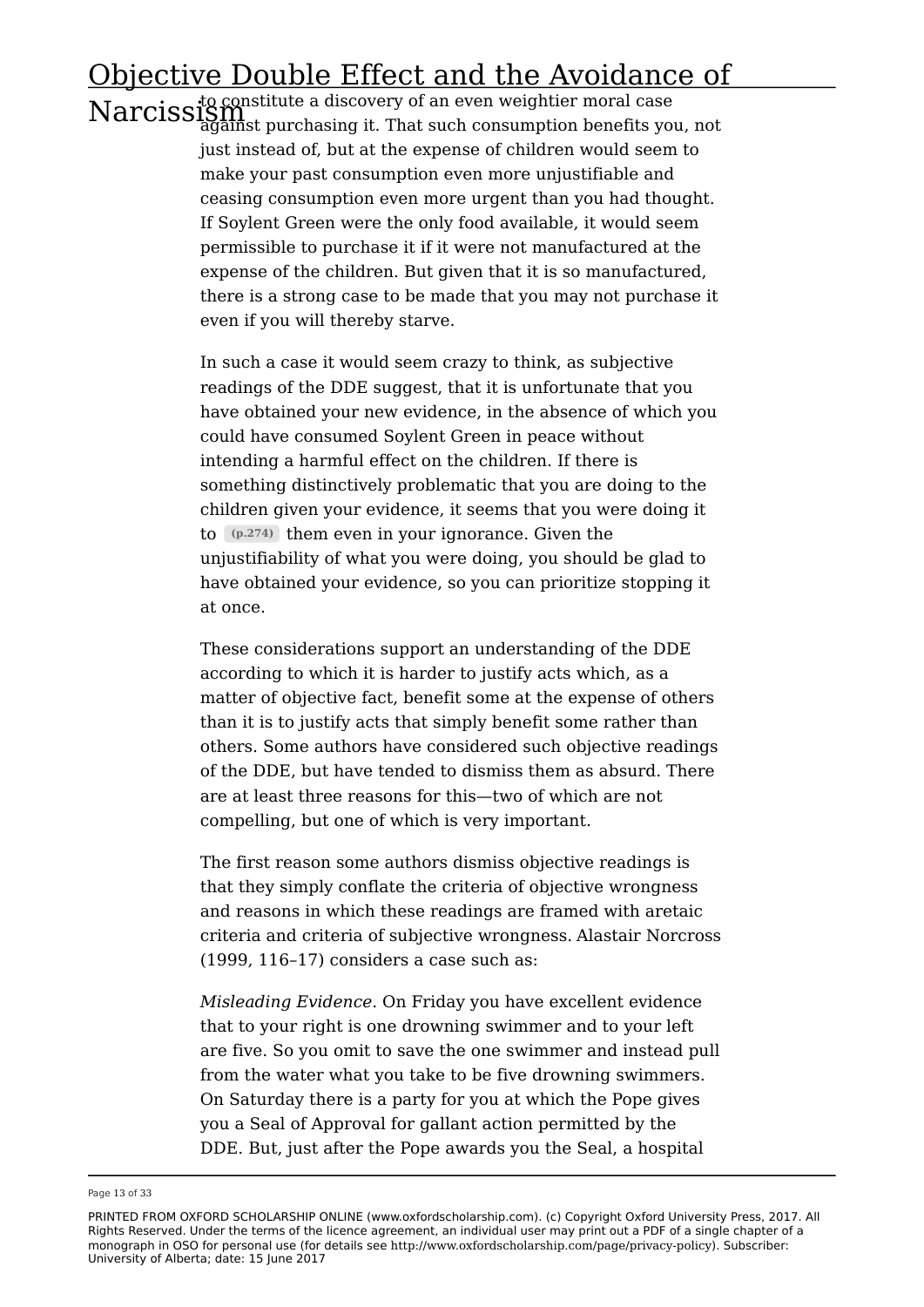$\operatorname{Narcissim}_{\mathrm{sym}}^{\mathrm{official}}$  informs you: "You know, it was funny. Those five things  $\operatorname{Narcissim}_{\mathrm{sym}}$ you pulled from the water turned out to be convincing inanimate robots. But all was not lost: the organs of the swimmer who drowned turned out to be a unique match for five patients who were dying from organ failure, so we used them to save the five." Hearing this, the Pope angrily snatches the Seal from you and remarks: "Ah ha! So the benefits your act generated actually depended on the harm it allowed to the one! You should have saved the one instead! I denounce you, and will have no further part in this celebration!"

> Norcross's suggestion is that objective readings of the DDE would entail that the Pope's obviously inappropriate reaction would be appropriate. But this is false. By way of comparison, consider a case in which you have excellent evidence that you are helping many when you are in fact harming many. Bad criticisms of actual-consequence formulations of consequentialism similarly charge that the theory must be wrong because it entails that in such a case you should have  $\bm{{\rm practically}}$  reasoned  $(p.275)$  your way to doing otherwise and that others are justified in blaming you. But as has been pointed out repeatedly, these falsehoods are in no way entailed by consequentialism so understood. Such versions of consequentialism give us a criterion of *objective rightness*, which we are to try to approximate by using our evidence to determine the likelihood that our acts will be supported by the considerations that the theory identifies as reasons.

As we lack omniscience, these subjective assessments of wrongness and reasons in light of our evidence are all we can use in practical reasoning. Whether an agent behaved rightly in the objective but not the subjective sense is completely irrelevant to the quality of her reasoning and aretaic assessments of her blameworthiness or estimability, which are tied to rewards and punishments like denunciations and snatchings of Seals. Objective readings of the DDE, like actualconsequence formulations of consequentialism, are theories of objective moral reasons. It is understood that they will of course be implemented as theories of subjective reasons through reasonable expectations of which courses of action will benefit some at the expense of others. Since in Misleading Evidence you did what your evidence told you the objective

Page 14 of 33

PRINTED FROM OXFORD SCHOLARSHIP ONLINE (www.oxfordscholarship.com). (c) Copyright Oxford University Press, 2017. All Rights Reserved. Under the terms of the licence agreement, an individual user may print out a PDF of a single chapter of a monograph in OSO for personal use (for details see http://www.oxfordscholarship.com/page/privacy-policy). Subscriber: University of Alberta; date: 15 June 2017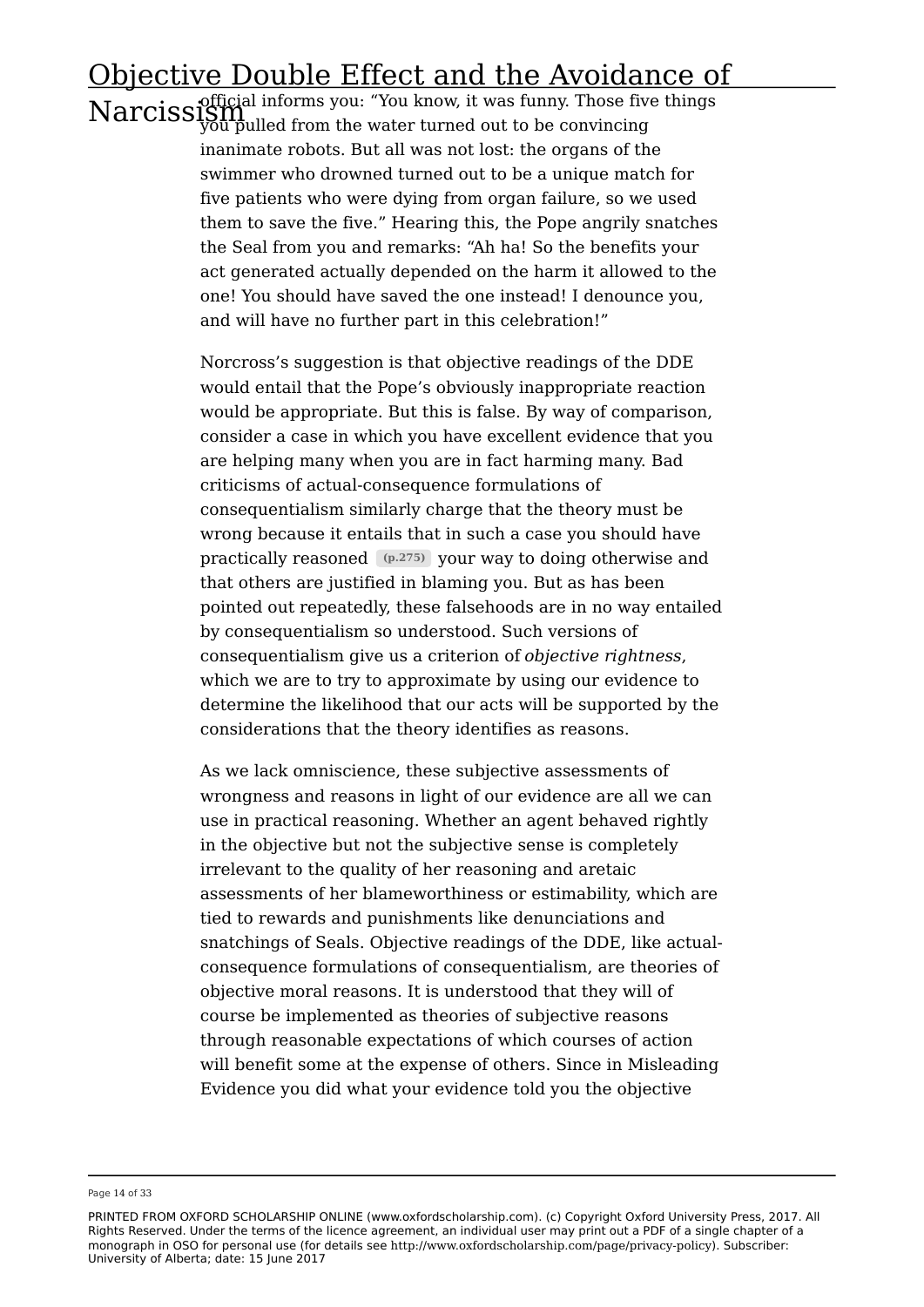$\rm Narcissi_S\rm \mathit{m}^{DDE}_{\rm subiective\; sense}$ the subjective sense.

> A second reason some authors dismiss objective readings is that they consider versions of the Doctrine that are dubious in ways that are independent of its being read objectively. Frey's (1975, 279–83) early criticism of an objective reading focused on all the implausible features associated with the Catholic tradition: that the DDE prohibits using harmful effects on ourselves as well as others, that its force cannot be attenuated by the wrongdoing or culpability of those who are harmed, and that masturbation is intrinsically immoral. More importantly, I think there can be interactions between the plausibility of objective readings and the ways we assume the problem of closeness should be solved.

It is, I believe, distinctly plausible to say of my Misleading Evidence case that because the benefits of not saving the one swimmer came at her expense, the facts of your case did not justify your failure to save her, although you reasonably thought they did. But suppose your evidence told you that the only way to save five innocents was to throw a grenade into a room containing both a sixth innocent and a weapon that would otherwise be used to kill the five. In fact, the **(p.276)** weapon is not in the room and the grenade saves the five by killing the one and consequently demoralizing those who would otherwise have killed them. Here it does not seem to me plausible to say that because the benefit to the five came at the one's expense, the facts of your case did not justify chucking the grenade, though you reasonably thought they did. This, however, is because it seems to me that in saving the five by chucking the grenade, you would have saved the five at the one's expense *even if your evidence had been accurate*.<sup>27</sup>

A third reason why authors have dismissed objective readings of the DDE is, however, that they have accurately perceived the absurdity of the most simple-minded understanding of what these readings are saying. On this understanding, objective readings are telling us to make sure that our acts do not have beneficial effects that depend upon their harmful effects. That is, they are saying that it is particularly difficult to justify acts that benefit some at the expense of others because the fact that an act benefits some in virtue of causing or allowing harmful effects on others *is itself a weighty reason*

Page 15 of 33

PRINTED FROM OXFORD SCHOLARSHIP ONLINE (www.oxfordscholarship.com). (c) Copyright Oxford University Press, 2017. All Rights Reserved. Under the terms of the licence agreement, an individual user may print out a PDF of a single chapter of a monograph in OSO for personal use (for details see http://www.oxfordscholarship.com/page/privacy-policy). Subscriber: University of Alberta; date: 15 June 2017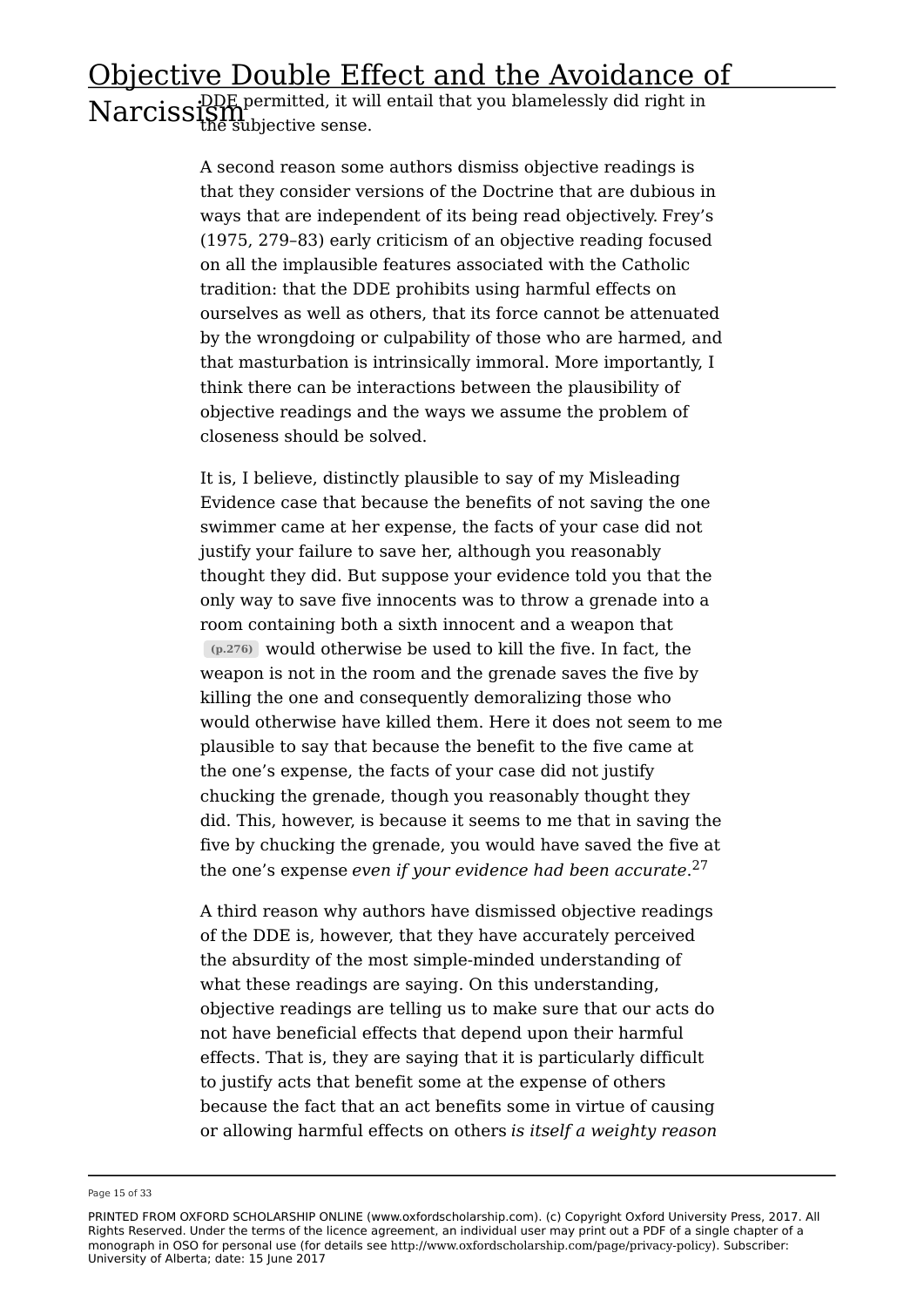$\operatorname{Narcissim}^{not\ to\ perform\ the\ act.\ But\ as\ Bennett\ (1995, 199) \ points\ out,\ Narcissim\_{here\ is\ no\ evident\ reason\ why\ morality\ should\ forbid\ the}$ "There is no evident reason why morality should forbid the [benefit-on-harm dependence] structure" itself.

> That is actually an understatement: as Norcross (2008, 76) observes, the view really amounts to the ridiculous claim that it is worse to cause or allow a harmful effect if it does any good. Consider:

*The Other Three*. You can save two drowning swimmers to your left or one drowning swimmer to your right. You also know that there are three totally different people in hospital dying from organ failure, for whom the organs of the one swimmer are a unique match. So if (but only if) you save the two rather than the one, the one will drown and his organs will be used to save the other three as well. **(p.277)**

On the simple-minded understanding, objective readings of the DDE hold that it is wrong to allow something to push a fat man into the path of a trolley in order to save five because

(i) the fact that your act will save some in virtue of allowing a lethal effect on others is a reason against performing it, that

(ii) decisively outweighs the fact that your act will save five.

But this means that although it is permissible to allow one swimmer to drown rather than two where this is all that happens, it is wrong, given the presence of the other three, to allow the one swimmer to drown rather than the two because your act would (i) save some in virtue of allowing a lethal effect on others, which (ii) counts decisively against your act despite the fact that it would save five. It would, in this context, be permissible to let the one drown so long as it does not do any good. This, of course, is preposterous. 11.4 How "The Ends Do Not Justify the Means"

To avoid the dirty hands objection, a theory of deontological constraints must, I have been saying, explain not only why it is wrong to push a fat man in front of a trolley to save five but wrong to let something push him as well. Subjective readings of the DDE say it is wrong to let the fat man be pushed because you would be letting him die with the intention of his dying. But this faces the dirty heart objection that it amounts to a narcissistic obsession with the purity of your intentions. Simple-minded objective readings of the DDE say it is wrong

Page 16 of 33

PRINTED FROM OXFORD SCHOLARSHIP ONLINE (www.oxfordscholarship.com). (c) Copyright Oxford University Press, 2017. All Rights Reserved. Under the terms of the licence agreement, an individual user may print out a PDF of a single chapter of a monograph in OSO for personal use (for details see http://www.oxfordscholarship.com/page/privacy-policy). Subscriber: University of Alberta; date: 15 June 2017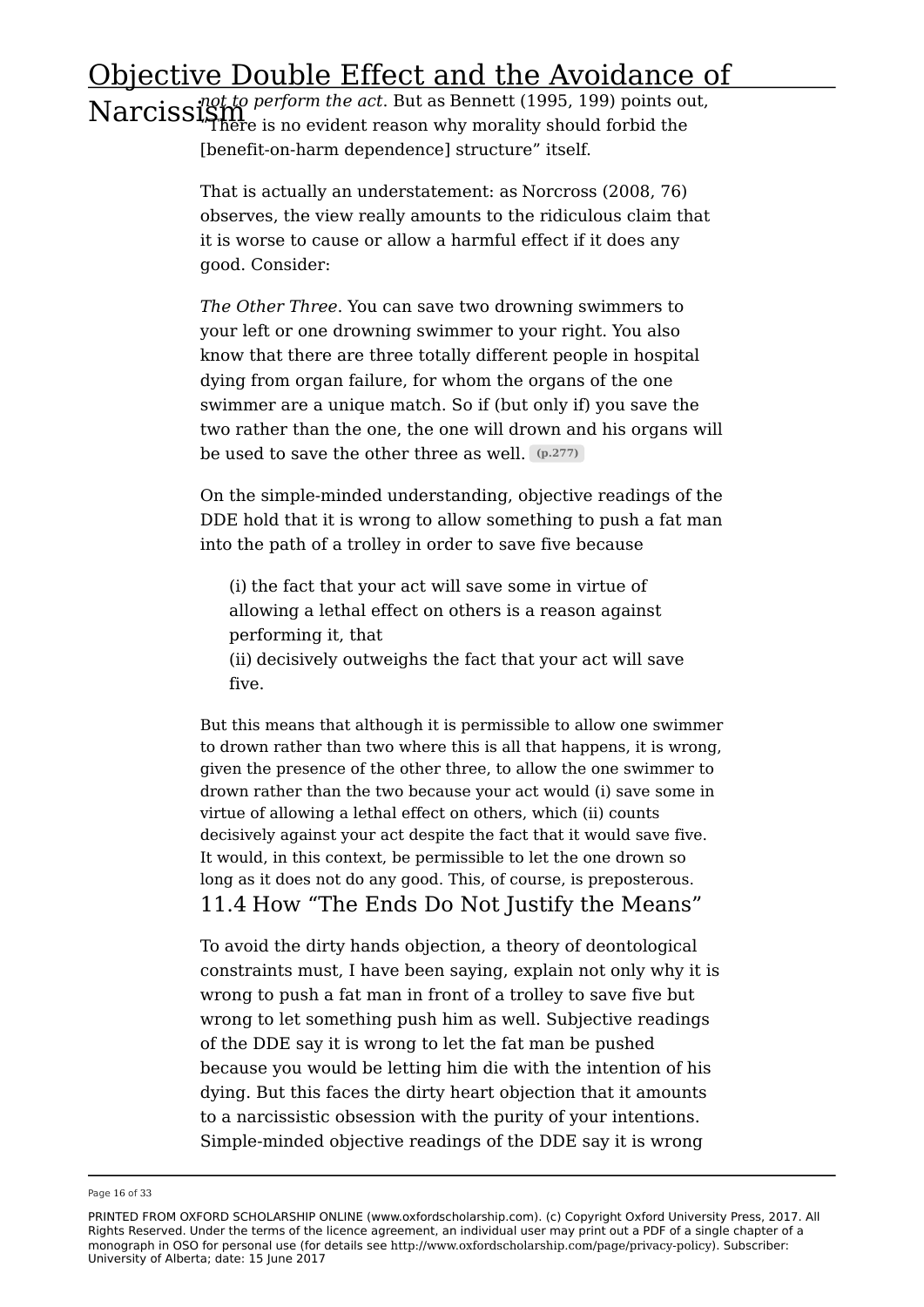$\mathrm{Narcissi}_{\mathrm{hongit}}^{\mathrm{to} \mathrm{\,let}}$  the fat man be pushed because your conduct would  $\mathrm{Narcissi}_{\mathrm{hongit}}^{\mathrm{to} \mathrm{\,let}}$  some individuals in virtue of allowing harm to others benefit some individuals in virtue of allowing harm to others. But this seems to entail, preposterously, that it can be permissible to allow harmful effects as long as they do no good.

> So why *is* it wrong to let the fat man be pushed into the path of the trolley in order to save five, assuming that it is? It would seem that *the reason it is wrong*, the feature that *makes it wrong*, and your *reason not to do it* is actually the same reason you should not let the fat man be pushed into the trolley's path when the five are not present: if you allow him to be pushed he will die, and you can easily prevent this. That, I believe, is the most natural and unforced explanation. It appeals to nothing more than his welfare, and the fact that you could easily promote it. **(p.278)**

> But how could the fact that the fat man will die if you don't save him make it wrong to fail to save him, when the fact that one swimmer will die if you don't save him *doesn't* make it wrong to fail to save *him*? In both cases our reason to save the one seems opposed by the same reason not to save him: that by doing so we can save five others. So how can that reason be a sufficient justification for failing to save the one swimmer but not for failing to save the fat man? The assumption common to both subjective and simple-minded objective readings of the DDE is that this explanation must cite some *additional reason*, beyond just the effect on the fat man's welfare, *against* pushing him into the trolley's path. But this, I fear, is exactly where theories of deontological constraints go wrong.

It is often suggested that in addition to failing to save the fat man, you disrespect him, or somehow offend against his autonomy in a way you do not disrespect or impose upon the swimmer.<sup>28</sup> But because your effect on how things are for the fat man is identical to your effect on how things are for the swimmer, it is very difficult to believe that there is any such difference in treatment that could be more important than your reasons to save the five. As we saw with the Impurity Police, it is preposterous that the fat man or his representatives should care significantly about any secret "disrespect" allegedly embodied in your intentions towards him in acting. In the same way, it seems absurd to think that you have offended against the autonomy of the fat man in any

Page 17 of 33

PRINTED FROM OXFORD SCHOLARSHIP ONLINE (www.oxfordscholarship.com). (c) Copyright Oxford University Press, 2017. All Rights Reserved. Under the terms of the licence agreement, an individual user may print out a PDF of a single chapter of a monograph in OSO for personal use (for details see http://www.oxfordscholarship.com/page/privacy-policy). Subscriber: University of Alberta; date: 15 June 2017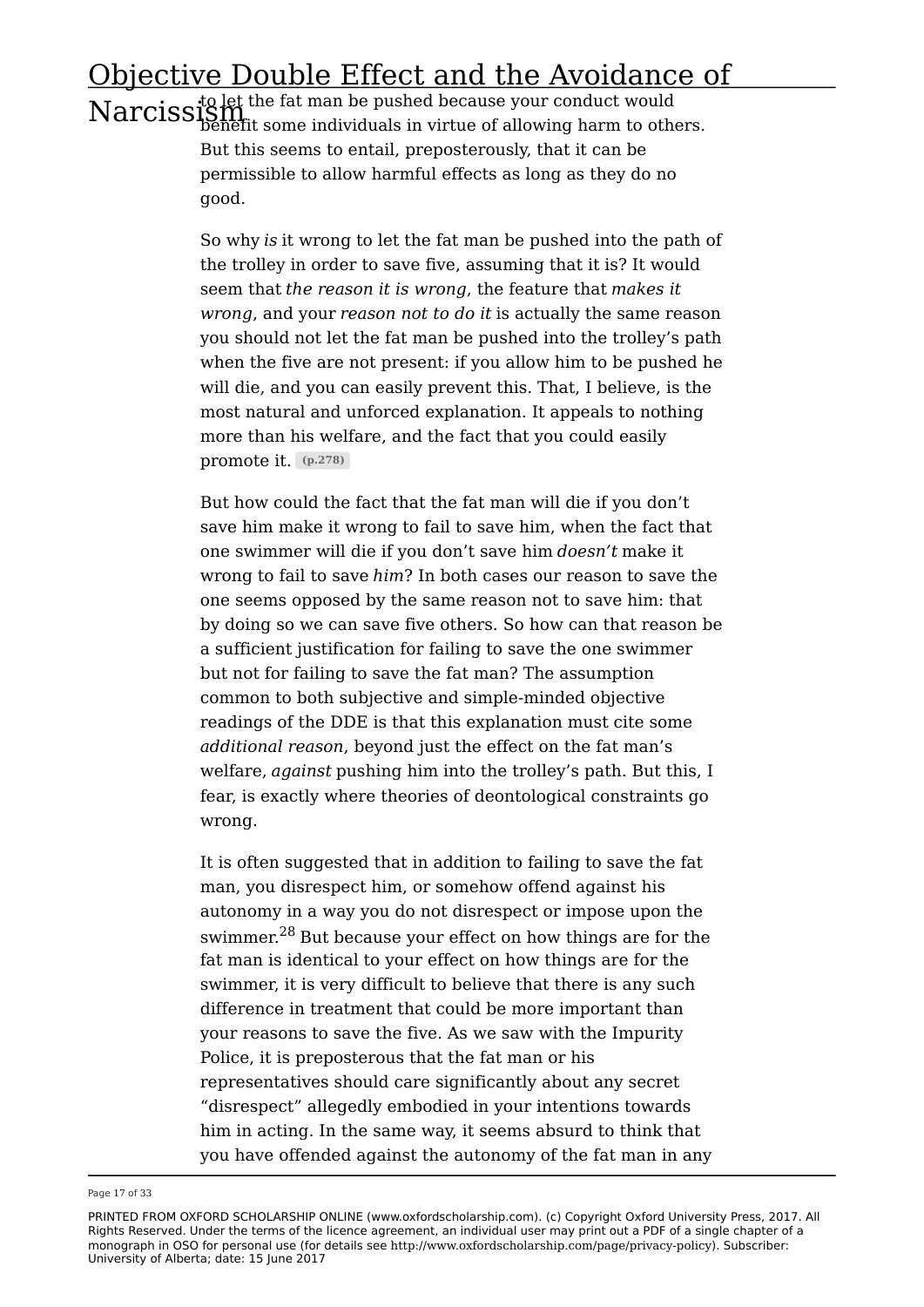$\rm Narcissi \ssim m^{\rm{day\,in}}$  which you have not offended against the autonomy of  $\rm Narcissi \ssim m^{\rm{day\,in}}$  in both cases you allow effects that interfere in the swimmer. In both cases you allow effects that interfere in identical ways with their ability to live their own lives as they see fit.

> Of course, if it is *for independent reasons* wrong to allow the fat man to die but not wrong to allow the swimmer to die, then the former or his representatives might justifiably complain of the deprivation of a good where the latter might not, for you owed the good in the one case but not the other. They might even put their complaint in terms of your failing to "respect" the fat man by giving him what you owed him. But, obviously, it is then the antecedently greater difficulty of justifying the failure to save the fat man that explains the disrespect, not the disrespect that explains the greater difficulty of justifying your failure to save him. **(p.279)**

> How, then, could it be wrong to fail to save the fat man but not the drowning swimmer if there are no moral reasons that count against doing the former that do not equally count against doing the latter? Consider the Machiavellian dictum that 'The ends justify the means.' In context, the idea seems to be that if the only way to promote a beneficial end is to use harmful means, the benefit counts as a perfectly good reason to use them. It is, however, plausible to understand deontological constraints on harming as, fundamentally, a rejection of this idea. It is not that we have some special kind of reason *against* using harmful means. It is rather that when an act will benefit some only by having harmful effects on others, the benefits simply *do not count* in the same way as reasons *to* perform it.

> Jonathan Dancy has emphasized the distinction between considerations that favour and oppose acts on the one hand and considerations that strengthen or weaken the force of other reasons on the other. For instance, while the fact that you promised to go to the store is a reason to go to the store, the fact that the promise was given under duress weakens this reason without itself counting against going. If you had no other reasons for or against going to the store, the fact that the promise to go was given under duress would move your situation in the direction of both options being permissible; it would not by itself tend to make going to the store something you positively should not do.<sup>29</sup>

Page 18 of 33

PRINTED FROM OXFORD SCHOLARSHIP ONLINE (www.oxfordscholarship.com). (c) Copyright Oxford University Press, 2017. All Rights Reserved. Under the terms of the licence agreement, an individual user may print out a PDF of a single chapter of a monograph in OSO for personal use (for details see http://www.oxfordscholarship.com/page/privacy-policy). Subscriber: University of Alberta; date: 15 June 2017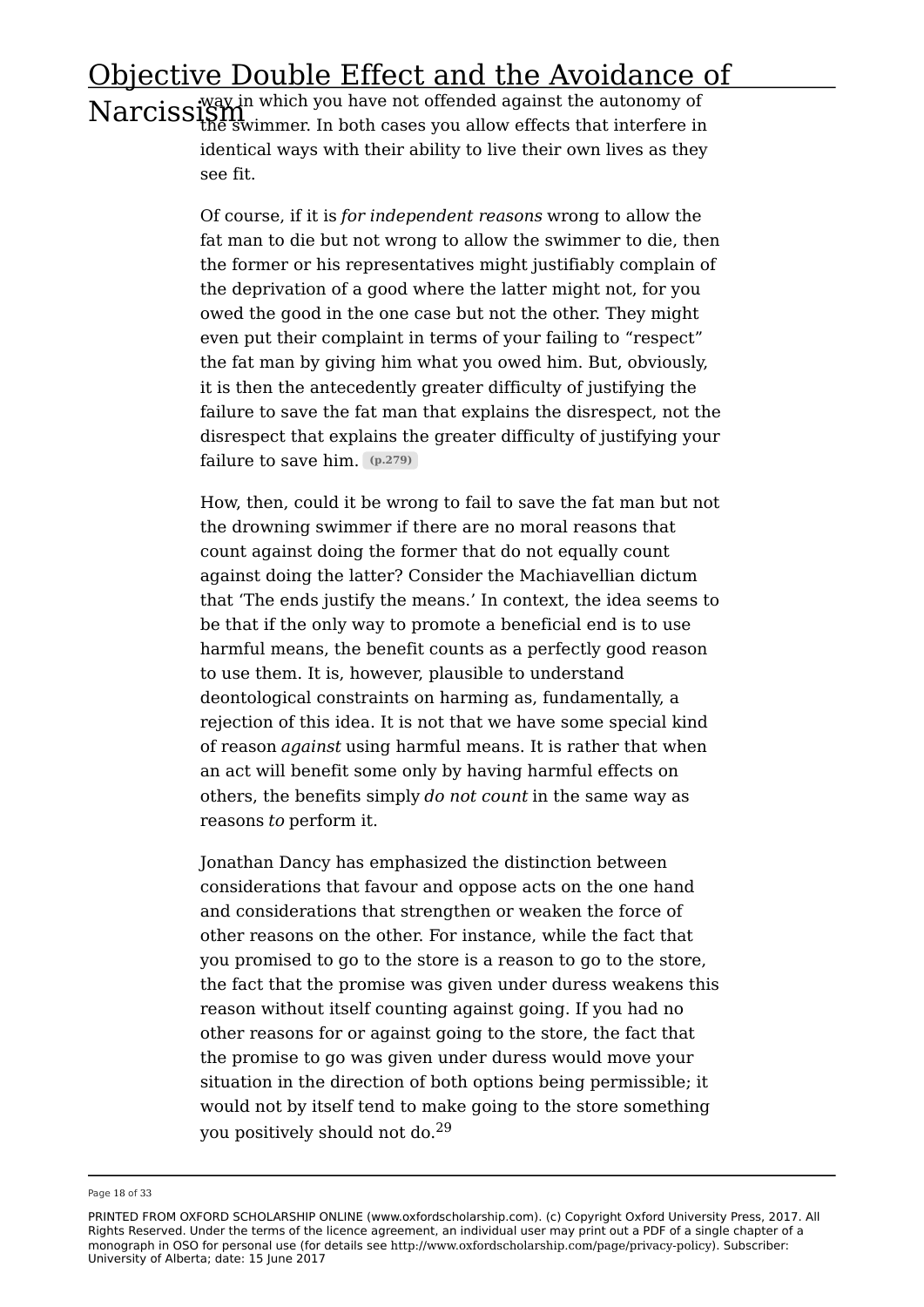$\text{Narcissi}\$  This is, I believe, exactly how we implicitly think about the fact  $\text{Narcissi}\$ that our conduct will have beneficial effects on some in virtue of its harmful effects on others: it weakens the status of the benefits as reasons to engage in the conduct without counting positively against the conduct. Consider the following pair of cases suggested by McMahan (1994):

> *Accident Victim 1*. An accident victim will die if you do not help him, but your risk of contracting a fatal disease is so great that it is supererogatory to help.

> *Accident Victim 2*. The same as before, except you know that if you fail to help and the victim dies, his organs will be used to save five people in hospital.

 $(p.280)$  The fact that in the second case the five will benefit at the expense of the accident victim is not a new reason *to help* him. The presence of the five in the second case cannot make it obligatory to help the accident victim where it was supererogatory to do so before. But neither, deontologists should say, does the presence of five in the second case (do much to) add to the case *against* saving the accident victim. What justifies (that is, permits) your not saving the accident victim in the second case is, as in the first, simply the risk to yourself, not the benefit to the five in the hospital. The fact that not saving the accident victim will benefit the five simply does not count (very strongly) in favour of not saving him, because these benefits would come at the expense of the victim.

Along these lines, I suggest that we read the DDE objectively, but as a claim about the *weakening* or undermining of reasons *to* cause or allow harm rather than some new set of reasons *against* doing so.

**The Preferred Objective Reading of the DDE**: All else held equal,  $30$  the fact that an act or omission will result in benefits for some individuals at the expense of other individuals weakens the extent to which those benefits count in favour of the act or omission.<sup>31</sup>

The preferred objective reading is not saying that there is anything particularly objectionable about the fact that an act has benefits in virtue of having harmful effects; it is not saying we should try to make sure that our acts do not have this property. According to this reading, there is absolutely nothing wrong with saving two swimmers rather than one  $(\mathbf{p}.\mathbf{281})$  when three others will benefit from the one's death by receiving his organs. Here the omission to save the one is fully justified by the fact that it is the only way to save the two. As in a case when the other three are not present,

Page 19 of 33

PRINTED FROM OXFORD SCHOLARSHIP ONLINE (www.oxfordscholarship.com). (c) Copyright Oxford University Press, 2017. All Rights Reserved. Under the terms of the licence agreement, an individual user may print out a PDF of a single chapter of a monograph in OSO for personal use (for details see http://www.oxfordscholarship.com/page/privacy-policy). Subscriber: University of Alberta; date: 15 June 2017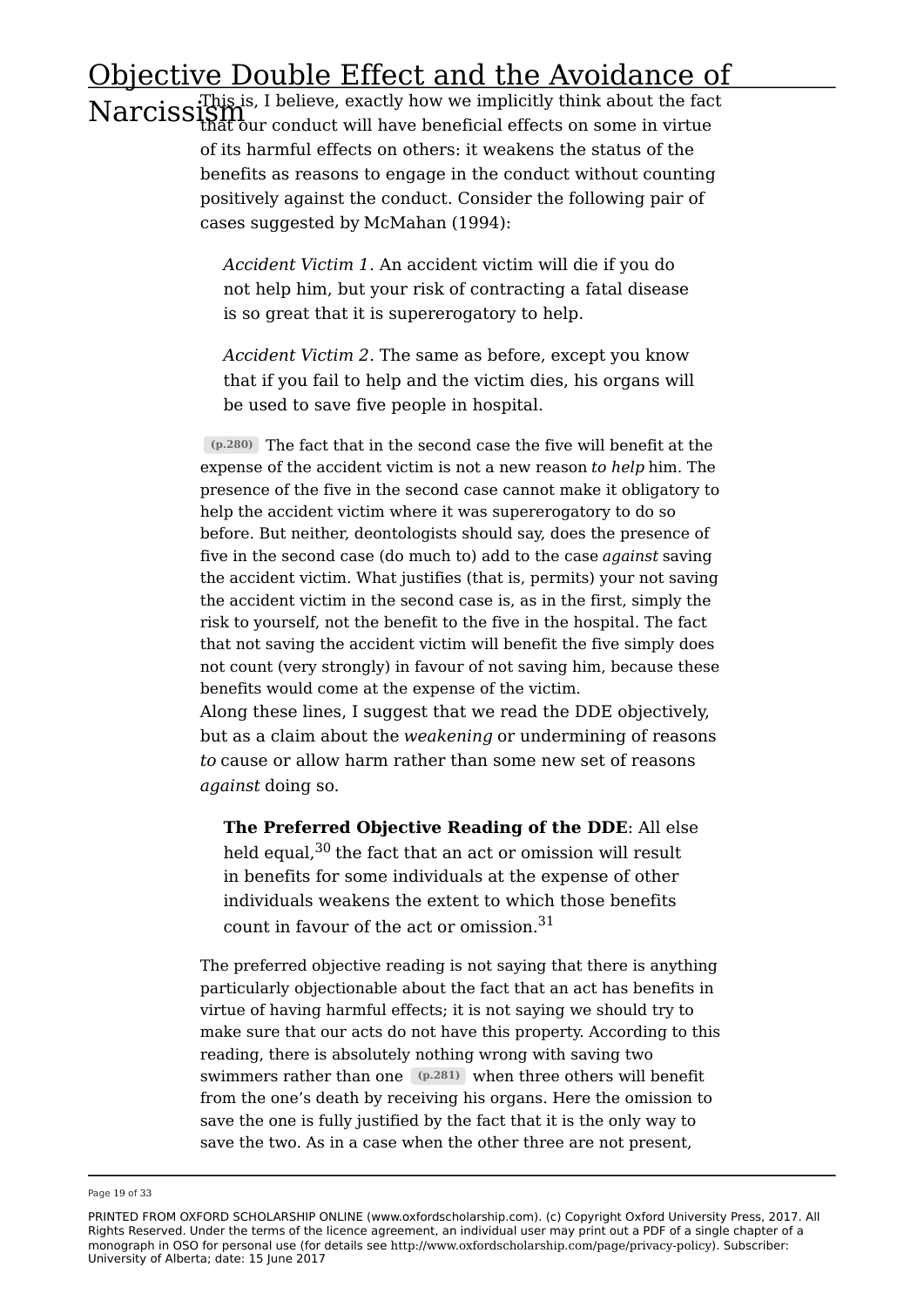$\operatorname{Narcissim}^{\text{your act simply benefits the two swimmers rather than the one; it}} {\rm Narcissim}^{\text{your act simply benefits the two swimmers rather than the one; it}}$ does not benefit the two at the one's expense. All the preferred objective reading insists is that because they come at the one swimmer's expense, the benefits to the five in hospital do not count very strongly in favour of allowing the swimmer to drown. According to the preferred objective reading, allowing the fat man to be pushed in front of the trolley to save the five is wrong, not because its beneficial effects depend upon its harmful effects, but—just like allowing him to be pushed when it does no one any good—because it allows him to die when you could easily prevent it. This is the *reason not to do it* and the fact that *makes it wrong*. The fact that the five would benefit at the fat man's expense merely explains why the benefits to them do not count very strongly in favour of allowing his pushing and why they fail to make this omission permissible. This is why allowing the fat man to be pushed differs from saving five swimmers rather than one. Since saving the five swimmers simply benefits them instead of the one and does not benefit them at the one's expense, there is nothing to prevent the benefits to the five from counting fully in favour of not saving the one and rendering that option permissible.

> The assumption that relationships of dependence between beneficial and harmful effects would have to be reasons against acting or wrong-makers is, I believe, the primary reason why people have thought it absurd that they could matter morally. By way of analogy, suppose you made a promise to go to the store that would, under ordinary circumstances, oblige you to go there rather than stay where you are and provide costless help to someone who needs it. But suppose that the promise was made under duress, and that absent these reasons to go it is wrong not to stay and provide help. It is, in particular, wrong to go to the store rather than stay. If someone asked you why it was wrong to go to the store rather than stay, you would not say, "In going to the store, I would be doing what I promised to do under duress." That would be crazy! How could there be anything morally objectionable about doing what you promised under duress to do? Surely the view is absurd on its face! This is not, however, because the fact that a promise was given under duress is morally irrelevant. It is simply because, in answer to the (p.282) question of why an act is objectionable, you have cited a consideration that explains why something that could

Page 20 of 33

PRINTED FROM OXFORD SCHOLARSHIP ONLINE (www.oxfordscholarship.com). (c) Copyright Oxford University Press, 2017. All Rights Reserved. Under the terms of the licence agreement, an individual user may print out a PDF of a single chapter of a monograph in OSO for personal use (for details see http://www.oxfordscholarship.com/page/privacy-policy). Subscriber: University of Alberta; date: 15 June 2017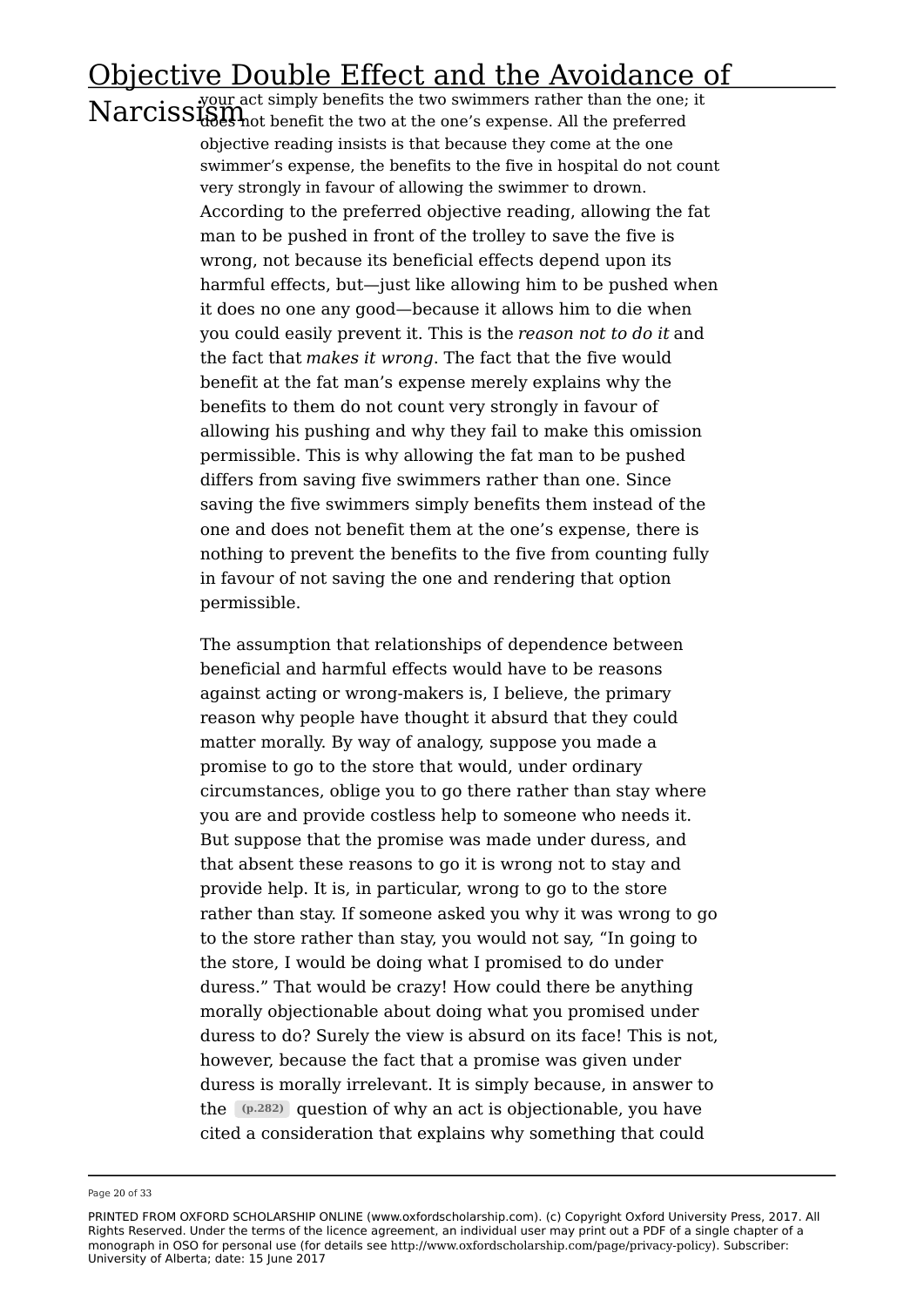$\rm Narcissi, \substack{have \text{ made it unobjectiveable did not, rather than what made}}$ it objectionable in the first place. $32$ 

> I believe that the preferred objective reading of the DDE gives us a plausible way to rescue a theory of deontological constraints from the charge of narcissistic obsession with the cleanliness of our hands, without running into the charge of narcissistic obsession with the purity of our hearts. Whether you push the fat man yourself or allow him to be pushed, the benefits to the five come at his expense, so according to the preferred objective reading, they fail to count very strongly as reasons to do *or* allow the pushing. Consequently, pushing the fat man yourself or letting something else do the dirty work are wrong for the same reason: they result in harm to the fat man (which you could avoid at trivial cost to yourself). This is a powerfully important fact about the effect of your conduct on the welfare of another individual rather than a dubiously relevant fact about the beauty or ugliness of your internal states.

> The preferred objective reading's explanation of why this consideration makes it wrong to let the fat man be pushed, and how this case differs from that of the six swimmers, also looks appropriately focused on how your conduct affects others. On this view, the benefits your conduct would generate for some lose their force as reasons to engage in that conduct, not because of anything about your internal states, but because these benefits would be generated at the expense of others. **(p.283)**

> It is important to be clear about how the preferred objective reading makes the reason-giving force of benefits to some dependent upon facts about others. For each individual, we seem to have standing reasons to treat her in general kinds of ways, the strength of which are affected only by facts about her (such as the extent to which the treatment will benefit her) and facts about us (such as whether we are specially related to her as a family member or friend). The preferred objective reading does not maintain that the strength of these general reasons to benefit someone depends on facts about others; what it does is place constraints on the extent to which these general reasons to benefit her can support specific courses of beneficial action or omission. The fact that an act or omission will benefit an individual at the expense of others does not affect the strength of our reasons to pursue the general end of

Page 21 of 33

PRINTED FROM OXFORD SCHOLARSHIP ONLINE (www.oxfordscholarship.com). (c) Copyright Oxford University Press, 2017. All Rights Reserved. Under the terms of the licence agreement, an individual user may print out a PDF of a single chapter of a monograph in OSO for personal use (for details see http://www.oxfordscholarship.com/page/privacy-policy). Subscriber: University of Alberta; date: 15 June 2017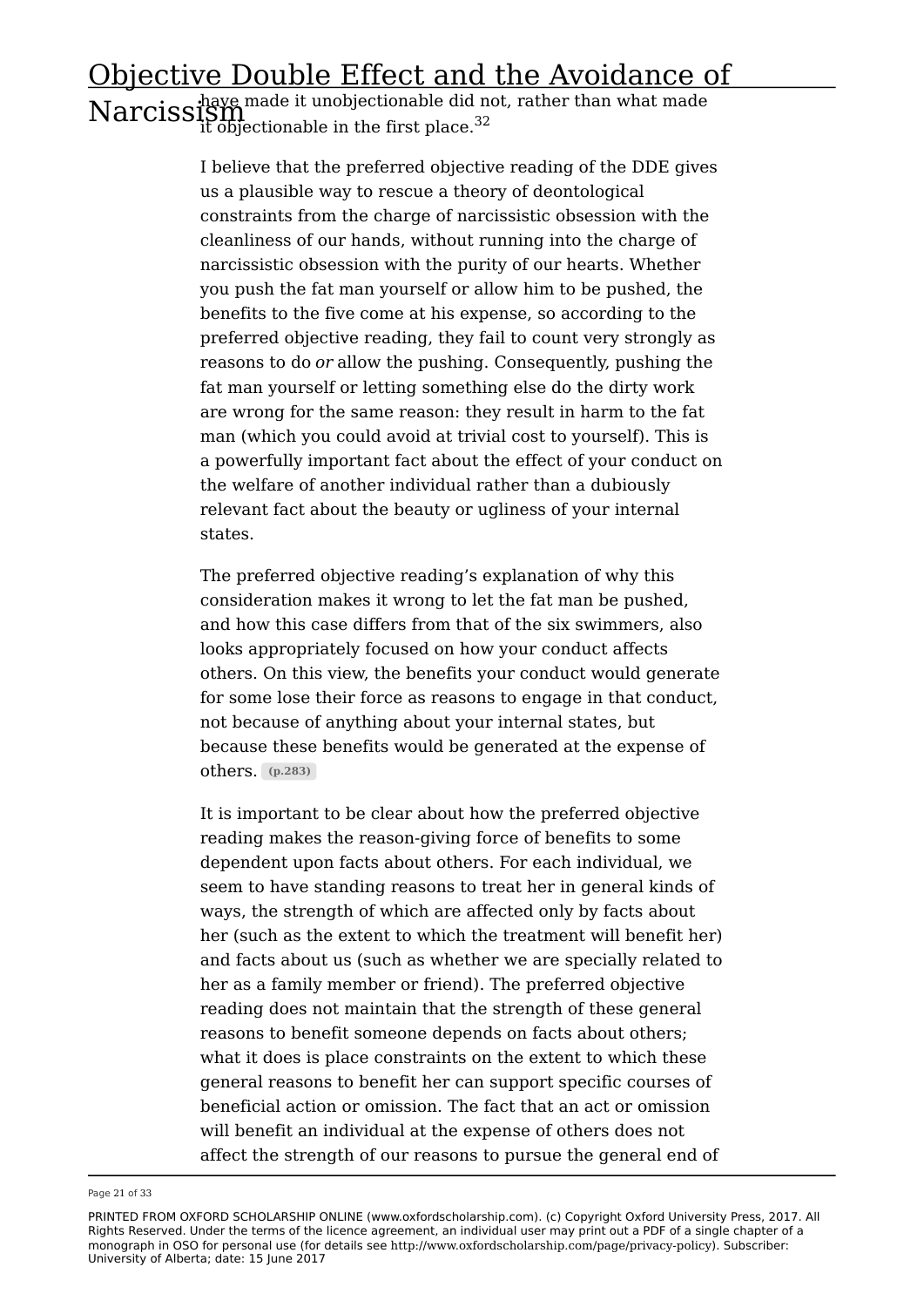$\rm Narcissi_Sim$  helping her; it merely makes it difficult for this end to justify<br> $\rm Narcissi_Sim$  mirsuit by means of that act or omission. This I believe, is its pursuit by means of that act or omission. This, I believe, is a directly plausible constraint on our reasons to pursue morally important goals in particular ways, which does not make the moral importance of the general goal of helping an individual implausibly dependent upon facts about others.  $33$ 

> Because of its appropriate focus on how our conduct affects others, the preferred objective reading enables proponents of agent-centered deontological constraints to give an adequately non-narcissistic justification of their refusal in certain situations to bring about the most good. Suppose a deontologist saves the fat man from falling onto the track, and the parents of the five object: "How could you do this to our children, who otherwise would have been fine? Were their five lives less valuable than the fat man's one?" "Certainly not," the deontologist should reply, "it is just that, under the circumstances, my reasons against allowing the fat man to be pushed outweighed my reasons to bring about the most valuable outcome by means of allowing him to be pushed." The parents inquire: "And what reasons were those?"

At this point, most subjective readings of the DDE would tell our deontologist to make the unacceptably narcissistic reply: "My reasons not to allow the fat man to die with the intention of doing so." But the preferred objective reading allows her to say simply: "My reasons to save the fat man, at trivial cost to myself." "But how," the parents ask, "could those outweigh your reasons to save our *five* children, simply by minding your own business?" "Because," our deontologist can **(p.284)** explain, "under the circumstances the benefits to your children were not very good reasons against intervening." The parents demand to know "WHY NOT?!?" Our deontologist could not look them in the eye and say: "Because to save your children I would have had to allow harm with the intention of doing so." But she need feel no embarrassment in saying what the preferred objective reading entails: "Because the benefits to your children would have come at the fat man's expense; the only reason non-intervention would have saved your children is that it would have ensured the fat man's smashing."

Page 22 of 33

PRINTED FROM OXFORD SCHOLARSHIP ONLINE (www.oxfordscholarship.com). (c) Copyright Oxford University Press, 2017. All Rights Reserved. Under the terms of the licence agreement, an individual user may print out a PDF of a single chapter of a monograph in OSO for personal use (for details see http://www.oxfordscholarship.com/page/privacy-policy). Subscriber: University of Alberta; date: 15 June 2017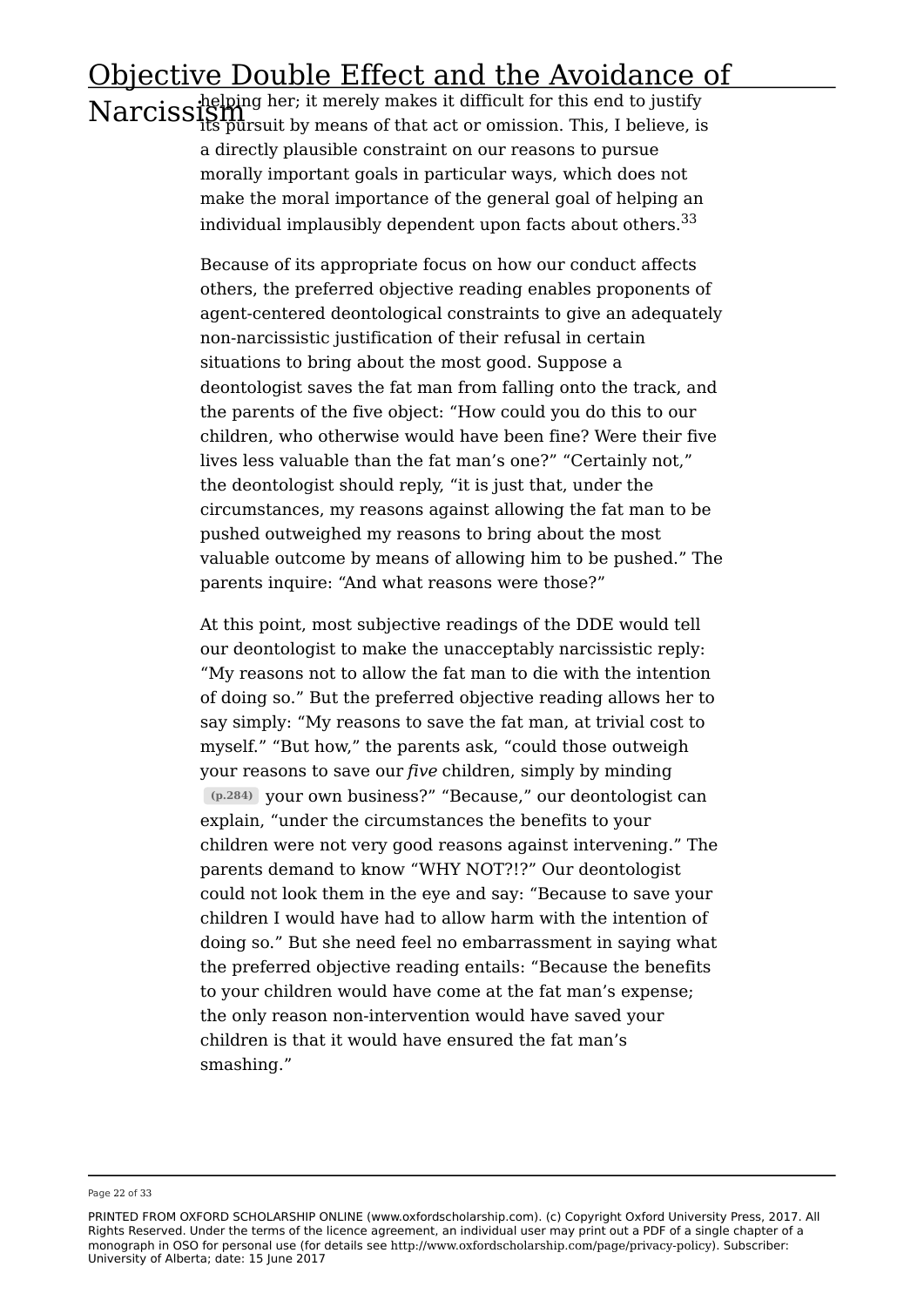#### Objective Double Effect and the Avoidance of Narcissism<sup>Conclusion</sup>

It is quite plausible in the abstract that it is harder to justify benefitting some individuals at the expense of others than it is to justify simply benefitting some individuals instead of others. According to the preferred objective reading of the DDE, this is true because, if doing or allowing something will generate a benefit for some individuals at the expense of others, the benefit loses (much of) its status as a good reason to do or allow that thing. On reflection, I think that there is *a great deal* of direct plausibility to this idea. In fact, it seems to me no less clearly true or self-evident than the Principle of Beneficence that underlies impartial consequentialism, according to which there is intrinsic moral reason to promote the welfare of others. Unless said of situations in which harm to some is the only means of preventing *radically* greater harms to others, the Machiavellian dictum that beneficial ends are perfectly good reasons to use harmful means looks implausible on its face.

While the apparent plausibility of a general ethical principle does not guarantee its truth, we should accept the principle if its plausibility survives critical scrutiny and harmonious integration with other plausible ideas. The best arguments against deontological constraints acknowledge the initial plausibility of something like the DDA or DDE, and attempt to show that critical scrutiny undermines this plausibility. In this essay I have considered what I take to be one of the most powerful such arguments—that, on reflection, deontological constraints seem to embody an implausibly narcissistic obsession with the purity of our hands and hearts. I have argued that this argument fails to undermine an objective reading of the DDE according to which the benefits of our  $(p.285)$  conduct do not count as strongly in its favour when they come at someone's expense. If I am right about this, and the plausibility of this view survives other forms of scrutiny.<sup>34</sup> I believe we should accept it.

Ethical justifications must give out somewhere, and ethical theories need to take certain principles as fundamentally axiomatic or constitutive of the deepest theoretical justifications there are. Like most impartial consequentialists, I think that the Principle of Beneficence is an axiom of this kind. Scrutiny will reveal, I believe, that nothing could be more clearly or basically true than the idea that there are

Page 23 of 33

PRINTED FROM OXFORD SCHOLARSHIP ONLINE (www.oxfordscholarship.com). (c) Copyright Oxford University Press, 2017. All Rights Reserved. Under the terms of the licence agreement, an individual user may print out a PDF of a single chapter of a monograph in OSO for personal use (for details see http://www.oxfordscholarship.com/page/privacy-policy). Subscriber: University of Alberta; date: 15 June 2017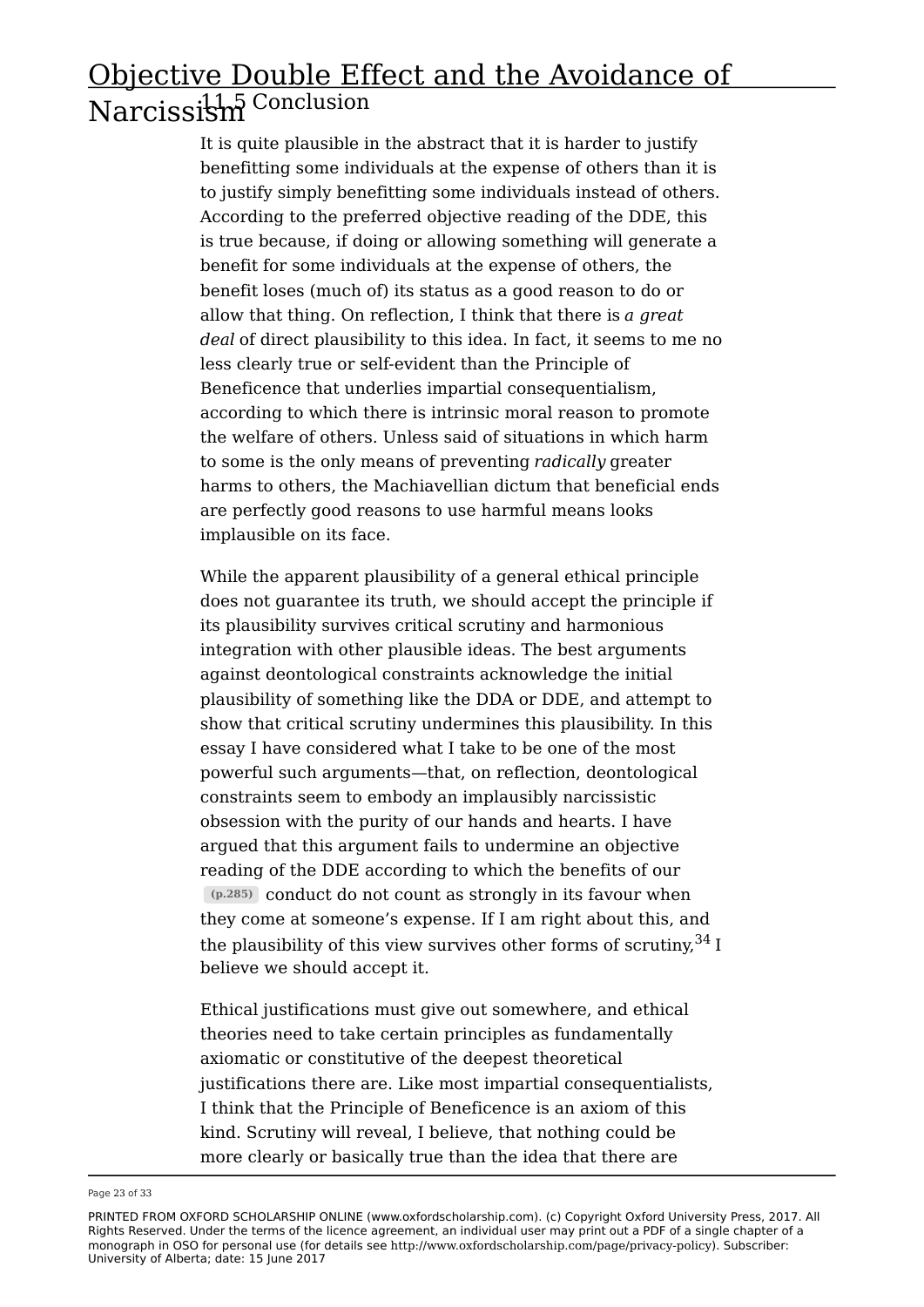$\rm Narcissi \pm 10^{3}$  reasons to promote the welfare of others. But the idea<br> $\rm Narcissi \pm 1^{3}$ that the benefits of our conduct for some do not count as strongly in its favour when they come at the expense of others looks to me to be equally axiomatic. Like Beneficence, it does not seem to need any further justification. I think that deontological theories will be on far firmer ground if they acknowledge this idea, rather than anything about respect, rights, or autonomy, as the fundamental axiom underlying constraints on harming.<sup>35</sup>

References

Bibliography references:

Bennett, Jonathan (1981). Morality and Consequences. *The Tanner Lectures on Human Values*. Vol. 2. Ed. Sterling McMurrin. Salt Lake City, UT: University of Utah Press, 46– 116.

—— (1995). *The Act Itself*. Oxford: Clarendon Press.

Costa, Michael (1986). The Trolley Problem Revisited. *Southern Journal of Philosophy* 24: 437–49.

Dancy, Jonathan (2004). *Ethics Without Principles*. Oxford: Clarendon Press.

Dowe, Philip (1995). Causality and Conserved Quantities: A Reply to Salmon. *Philosophy of Science* 62: 321–33.

Ehring, Douglas (1997). *Causation and Persistence*. Oxford: Oxford University Press.

Fitzpatrick, William (2006). The Intend/Foresee Distinction and the Problem of "Closeness." *Philosophical Studies* 128: 585–617. **(p.286)**

Foot, Philippa (1967). The Problem of Abortion and the Doctrine of Double Effect. *Oxford Review* 5: 5–15. Reprinted in P. Foot, *Virtues and Vices*. Oxford: Oxford University Press, 19– 31.

—— (1984). Killing and Letting Die. In J. L. Garfield*and*P. Hennessey (eds.). *Abortion: Moral and Legal Perspectives*. Amherst, MA: University of Massachusetts Press, 177–85.

Page 24 of 33

PRINTED FROM OXFORD SCHOLARSHIP ONLINE (www.oxfordscholarship.com). (c) Copyright Oxford University Press, 2017. All Rights Reserved. Under the terms of the licence agreement, an individual user may print out a PDF of a single chapter of a monograph in OSO for personal use (for details see http://www.oxfordscholarship.com/page/privacy-policy). Subscriber: University of Alberta; date: 15 June 2017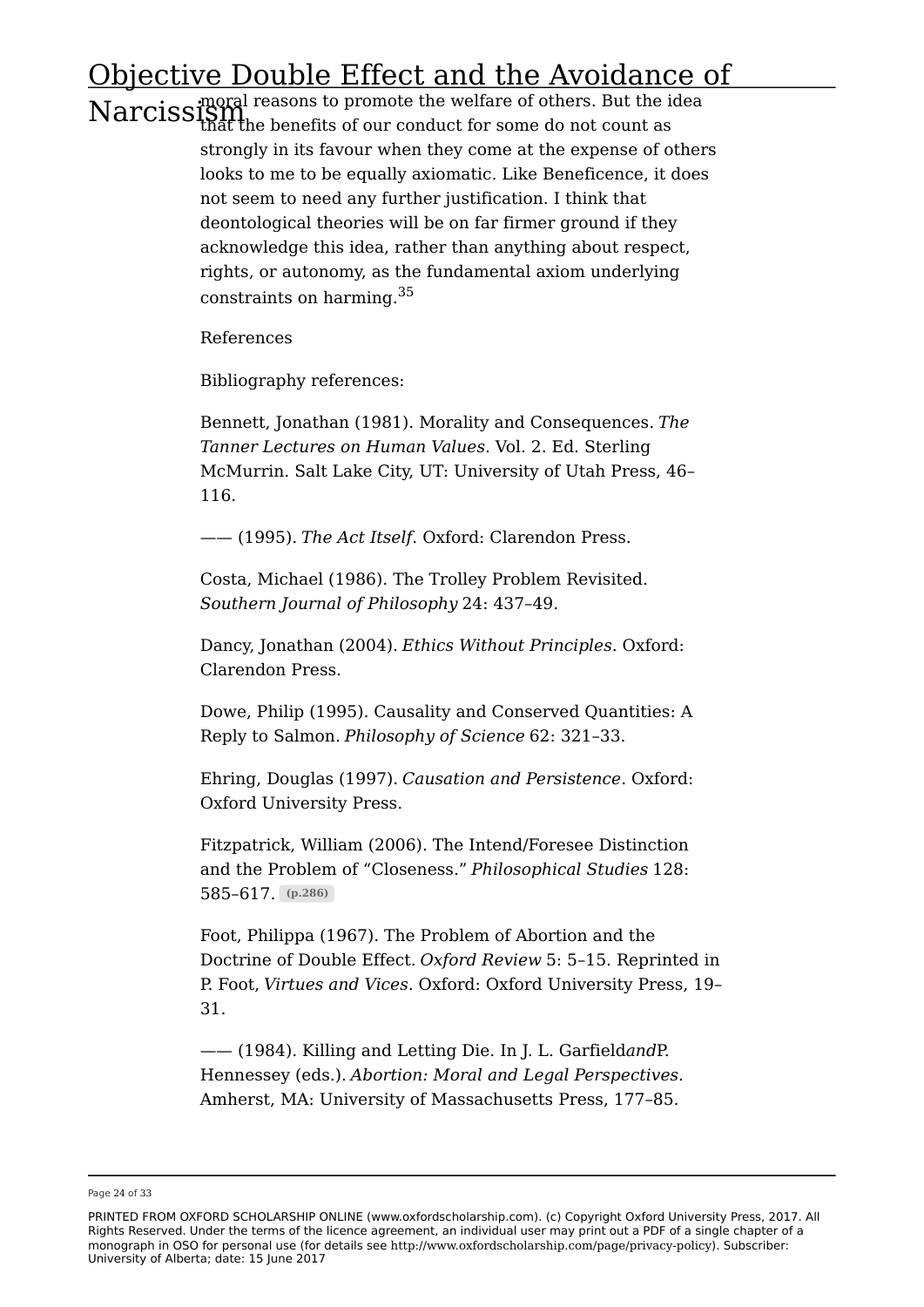Narcissism Frankena, William (1963). *Ethics*. Englewood Cliffs, NJ: Prentice Hall.

> Frey, R. G. (1975). Some Aspects to the Doctrine of Double Effect. *Canadian Journal of Philosophy* 5: 259–83.

Hall, Ned (2004). Two Concepts of Causation. In J. Collins, N. Hall, and L. Paul, *Causation and Counterfactuals*. Cambridge, MA: MIT Press, 225–76.

Hanser, Matthew (1999). Killing, Letting Die, and Preventing People from Being Saved. *Utilitas* 11: 277–95.

Kagan, Shelly (1988. The Additive Fallacy. *Ethics* 99: 5–31.

Kamm, Frances (2007). *Intricate Ethics: Rights, Responsibilities, and Permissible Harm*. New York: Oxford University Press.

Kavka, Gregory (1983). The Toxin Puzzle. *Analysis* 43: 33–6.

McMahan, Jeff (1993). Killing, Letting Die, and Withdrawing Aid. *Ethics* 103: 250–79.

—— (1994). Revising the Doctrine of Double Effect. *Journal of Applied Philosophy* 11: 201–12.

—— (2009). Intention, Permissibility, Terrorism, and War. *Philosophical Perspectives* 23: 345–72.

Nielsen, Kai (1972). Against Moral Conservativism. *Ethics* 82: 219–31.

Norcross, Alastair (1999). Intending and Foreseeing Death: Potholes on the Road to Hell. *Southwest Philosophy Review* 15: 115–23.

—— (2008). Off her Trolley? Francis Kamm and the Metaphysics of Morality. *Utilitas* 20: 65–80.

Quinn, Warren (1989a). Actions, Intentions, and Consequences: The Doctrine of Doing and Allowing. *Philosophical Review* 98: 287–312.

—— (1989b). Actions, Intentions, and Consequences: The Doctrine of Double Effect. *Philosophy and Public Affairs* 18: 334–51.

Page 25 of 33

PRINTED FROM OXFORD SCHOLARSHIP ONLINE (www.oxfordscholarship.com). (c) Copyright Oxford University Press, 2017. All Rights Reserved. Under the terms of the licence agreement, an individual user may print out a PDF of a single chapter of a monograph in OSO for personal use (for details see http://www.oxfordscholarship.com/page/privacy-policy). Subscriber: University of Alberta; date: 15 June 2017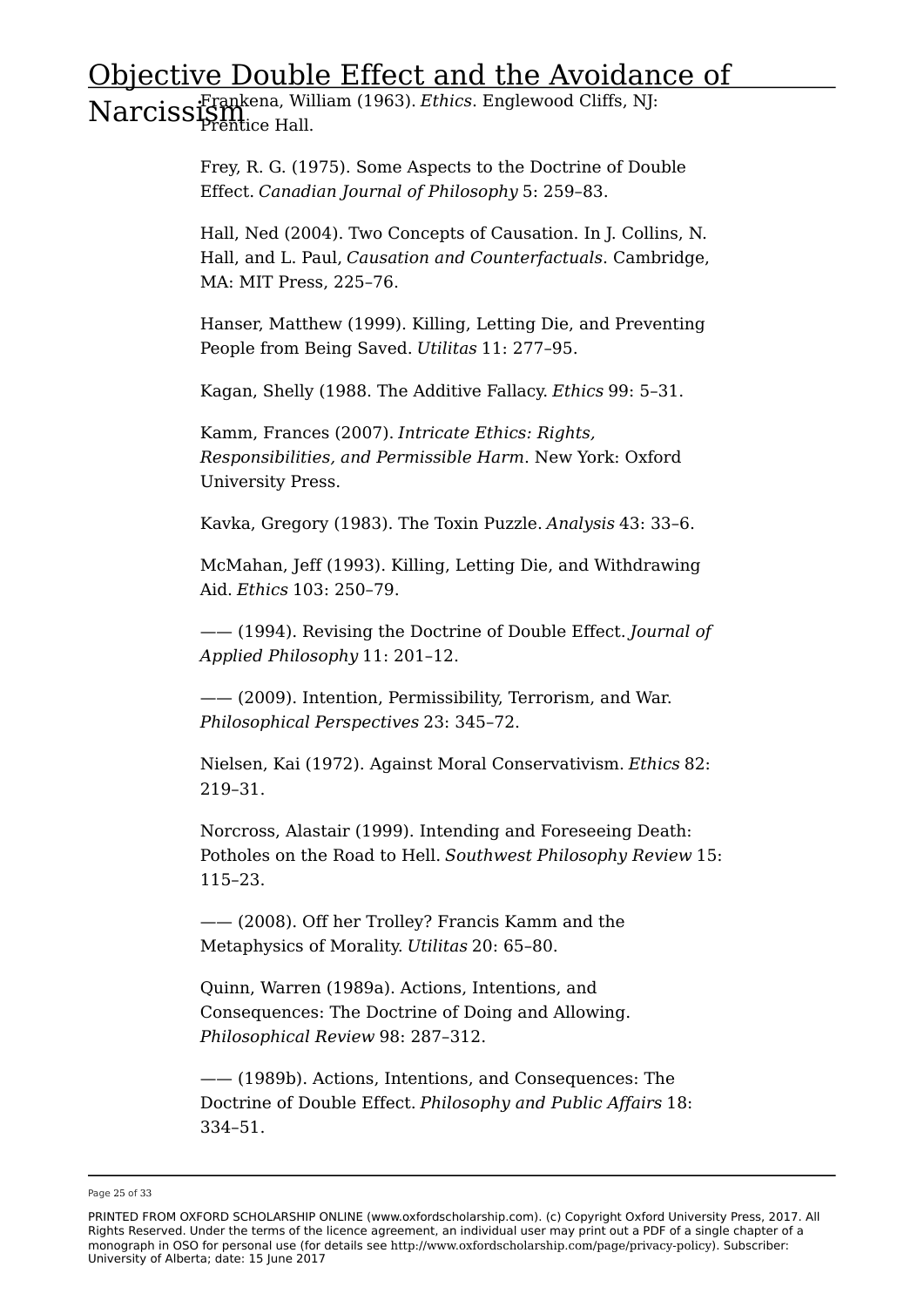#### Objective Double Effect and the Avoidance of Narcissism Ross, W. D. (1930). *The Right and the Good*. Oxford: Clarendon Press.

Scanlon, T. M. (2008). *Moral Dimensions: Permissibility, Meaning, Blame*. Cambridge, MA: Harvard University Press.

Shaw, Joseph (2006). Intentions and Trolleys. *Philosophical Quarterly* 56: 63–83.

Singer, Peter (1972). Famine, Affluence, and Morality. *Philosophy and Public Affairs* 1: 229–43

—— (1974). Sidgwick and Reflective Equilibrium. *Monist* 58: 490–517.

Tadros, Victor (2011). Wronging and Motivation. In R. A. Duff*and*S. Green (eds.), *Philosophical Foundations of Criminal Law*. Oxford: Oxford University Press, 207–27.

Taurek, John (1977). Should the Numbers Count? *Philosophy and Public Affairs* 6: 293–316.

Thomson, Judith (1976). Killing, Letting Die, and the Trolley Problem. *The Monist* 59: 204–17.

—— (1991). Self Defense. *Philosophy and Public Affairs* 20: 283–310.

—— (2008). Turning the Trolley. *Philosophy and Public Affairs* 36: 359–74.

Unger, Peter (1996). *Living High and Letting Die: Our Illusion of Innocence*. New York: Oxford University Press.

Wedgwood, Ralph (2011). Scanlon on Double Effect. *Philosophy and Phenomenological Research* 83: 464–72.

Notes:

(1) See especially Thomson (1991, 292–6) and Scanlon (2008). See also Ross (1930, 4–6) and Bennett (1981, 96–8; 1995, 194– 6).

(2) See Frey (1975, 279–83), Bennett (1995, 198–9), and Norcross (1999, 115–17).

(3) See Foot (1967, 23–4), Costa (1986), Shaw (2006), Bennett (1981, 95), and Quinn (1989b, 336).

Page 26 of 33

PRINTED FROM OXFORD SCHOLARSHIP ONLINE (www.oxfordscholarship.com). (c) Copyright Oxford University Press, 2017. All Rights Reserved. Under the terms of the licence agreement, an individual user may print out a PDF of a single chapter of a monograph in OSO for personal use (for details see http://www.oxfordscholarship.com/page/privacy-policy). Subscriber: University of Alberta; date: 15 June 2017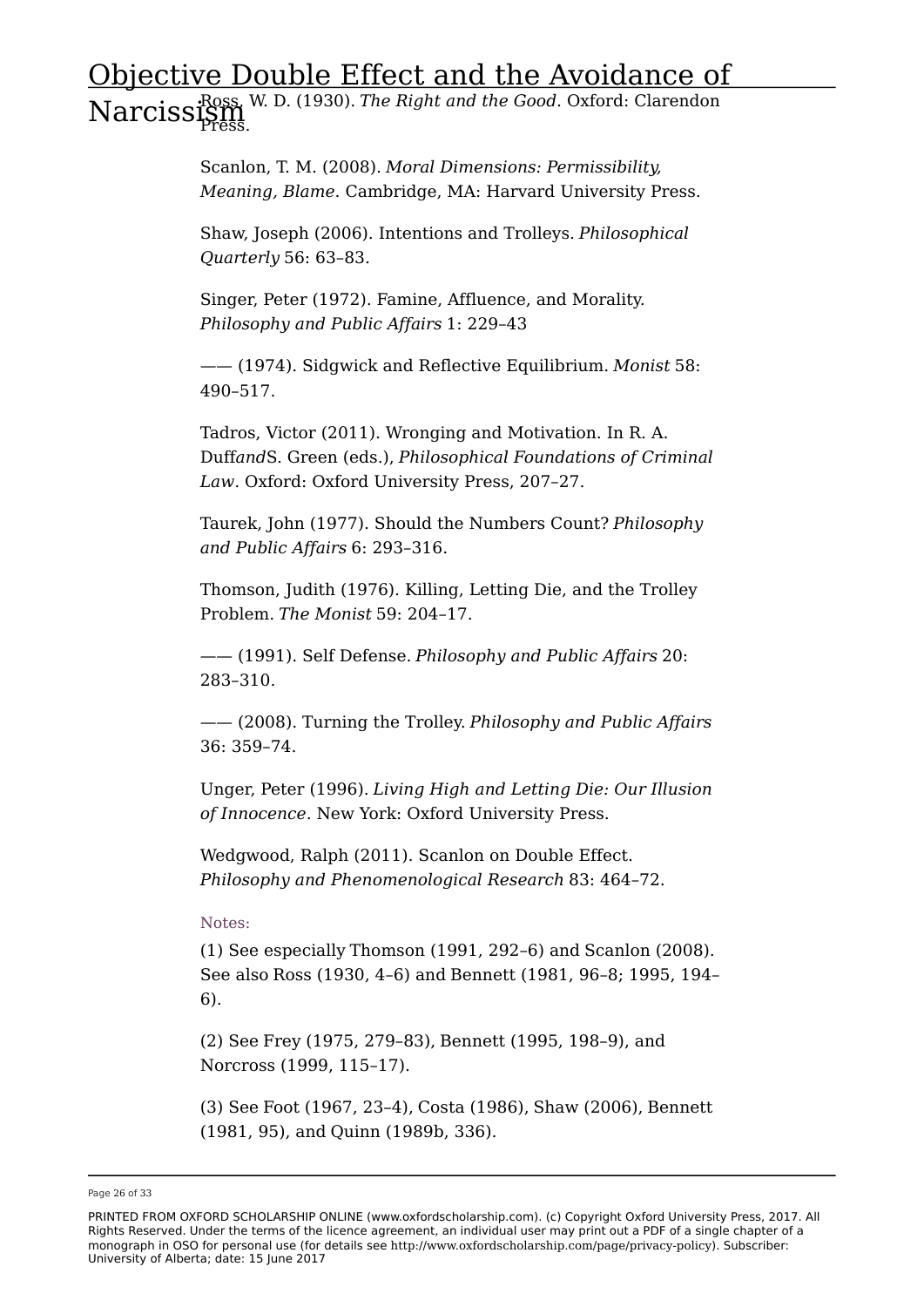$\operatorname{Narcissi}_{\beta}^{(4)}$  Or at least to flip a coin to decide what to do (Taurek  $\operatorname{Narcissi}_{\beta}^{(4)}$  or at least to flip what follows. Taurekians can replace my talk of the 1977). In what follows, Taurekians can replace my talk of the permissibility of benefiting a greater number with talk of the permissibility of flipping a coin.

(5) See Foot (1967, 24–5) and Quinn (1989b, 336).

(6) See Foot (1984, 179, and 1967, 29). Principles have been suggested that would permit "diverting threats" without permitting these acts (see Thomson 1976, 216–7—who has (2008) renounced her proposal—and Kamm (2007, 147). But these principles attribute intrinsic moral relevance to such factors as the identity of the material with which you harm someone (was it the same as that which would have harmed the five?), how close it was to her (was it "in her context?"), and how "directly" it harmed her, which—like your victim's skin color—seem *obviously* devoid of intrinsic moral relevance. It thus seems to me highly unlikely that our intuitions about permissible collateral damage reflect defensible moral ideas. I suspect that they reflect instead the greater salience of the good we are doing in relation to the harm we are inflicting, and the fact that in real life acts that risk harming as a sideeffect are more likely to secure goods and less likely to inflict harms than acts of inflicting harm as a means.

(7) See Singer (1974, 515–17).

(8) That is, a theory according to which certain ways of causing or allowing harm are in themselves or intrinsically harder to justify than others, in a way that does not simply reflect which acts or policies would bring about the best states of affairs.

(9) Where the reasons against inflicting harm are *sufficiently stronger* that they decisively outweigh the reasons to save five. When I speak of 'the DDA' and 'the DDE' I have in mind versions of this kind.

(10) See Quinn (1989b, 347) and McMahan (2009, 358). To explain why it is *wrong* to let Alastair push the fat man, reasons against allowing wrongful death would have to be so important as to make it *wrong* to prevent four more nonwrongful deaths instead (and thus certainly wrong to prevent only *one* more non-wrongful death instead).

Page 27 of 33

PRINTED FROM OXFORD SCHOLARSHIP ONLINE (www.oxfordscholarship.com). (c) Copyright Oxford University Press, 2017. All Rights Reserved. Under the terms of the licence agreement, an individual user may print out a PDF of a single chapter of a monograph in OSO for personal use (for details see http://www.oxfordscholarship.com/page/privacy-policy). Subscriber: University of Alberta; date: 15 June 2017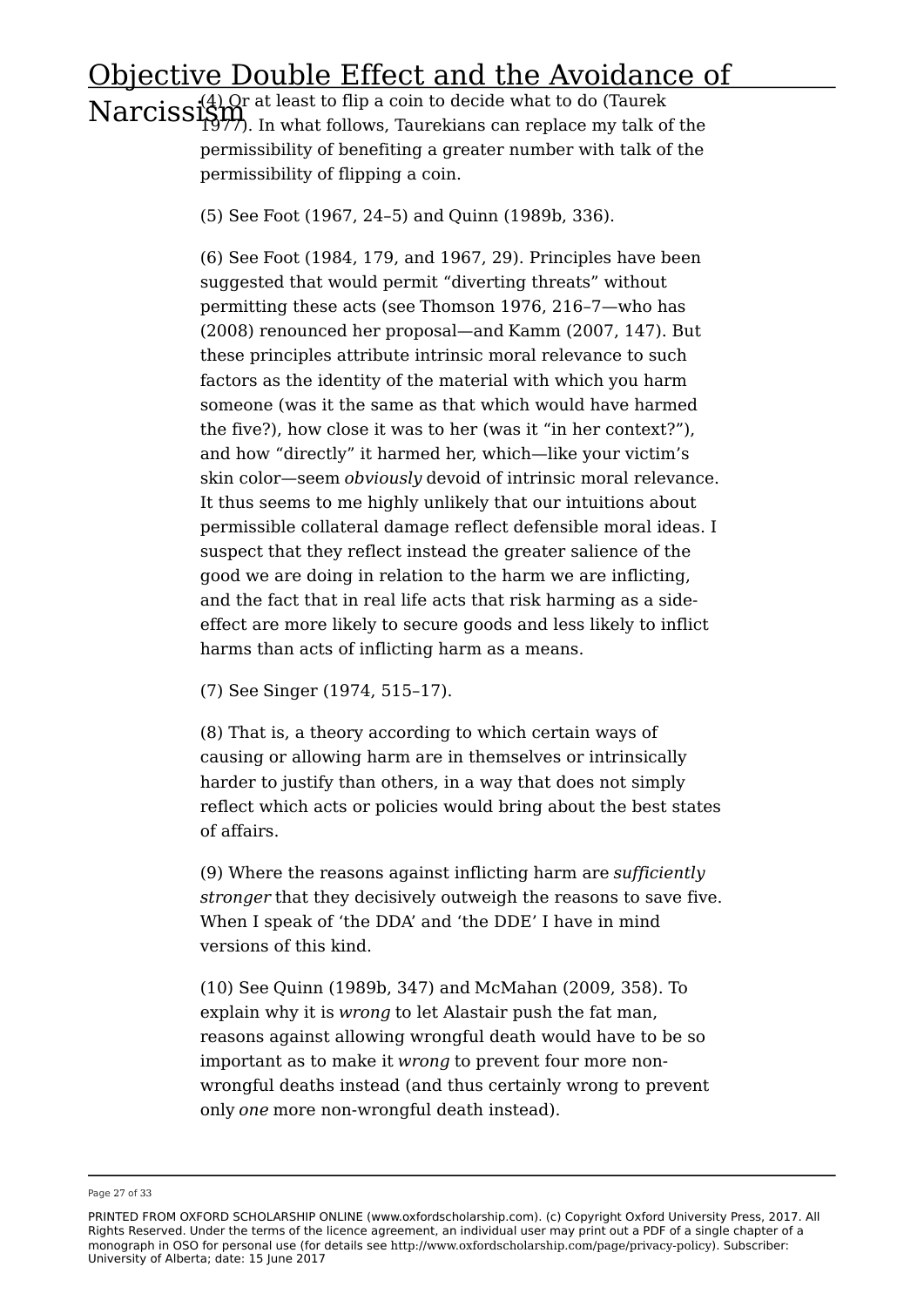$\operatorname{Narcissim}^{(11)}_{\text{sumission without the DDF-Scanlon (2008) considers exactly}}$ omission without the DDE, Scanlon (2008) considers exactly one very special kind of case, where to save five you must allow a victim to die, after which others will harvest his organs. Scanlon simply *assumes* we have an obligation not to take (or, evidently, allow the taking of) a *living* person's organs to save five, and notes that it would be crazy to think "the advantages of our being relieved of this obligation by his dying...justify an exception to the principle requiring us not to kill that person, or to save [his] life when we can easily do so" (33–5). But the question is *why*, if we could save five others by not saving the single person, there *is* any principle "requiring us...to save [his] life when we can easily do so." There is no principle that requires this in the case of saving five drowning swimmers rather than one, so why would there be such a principle in the case of saving five by not saving the one whose organs will be used to save them? The DDE (unlike Scanlon) offers a principled answer to this question, which applies to other cases of wrongful omission, like allowing someone's disease to progress or allowing her to be pushed in front of a trolley, where Scanlon's remarks about "allowing someone to die to relieve ourselves of an obligation we have while she is alive" are obviously inapplicable.

> (12) See Foot (1967, 21–22), Bennett (1981, 98–116; 1995, 201–13), and Quinn (1989b, 336–44).

(13) Some authors (Fitzpatrick 2006, Shaw 2006) seek to solve the problem of closeness by maintaining that in the relevant cases events that constitute harm would be means, so harm itself is a means. It is, however, preposterous to maintain that the event of the fat man's dying is identical to or constituted by the event of his being impacted with the trolley. The former could take place several minutes or hours after the latter and at a completely different location (if he were rushed to hospital). And it is preposterous to claim that the moral barriers to using as a means a "harm" like mere violent impacting, quite independent of death, are anything like the moral barriers to using death as a means. If you could quickly anesthetize the fat man before pushing him and, after the trolley had hit him, quickly reassemble his body so he awoke a few minutes later without noticing a thing, I venture that everyone should agree that you would be *required* to do so.

Page 28 of 33

PRINTED FROM OXFORD SCHOLARSHIP ONLINE (www.oxfordscholarship.com). (c) Copyright Oxford University Press, 2017. All Rights Reserved. Under the terms of the licence agreement, an individual user may print out a PDF of a single chapter of a monograph in OSO for personal use (for details see http://www.oxfordscholarship.com/page/privacy-policy). Subscriber: University of Alberta; date: 15 June 2017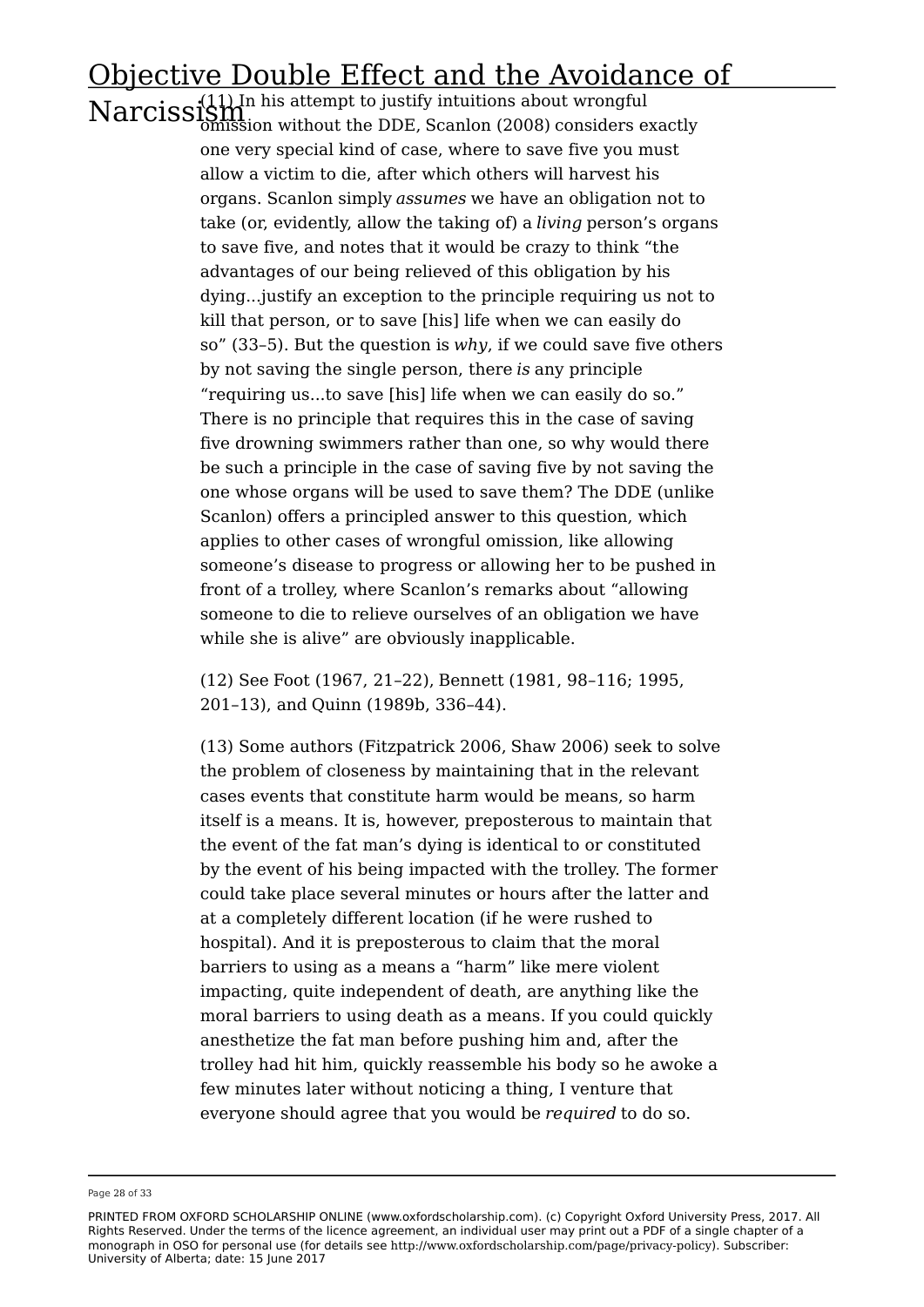$\operatorname{Narcissim}^{(14) \text{Ned Hall (2004) suggests that there are at least two}}_{\text{Carcants of causation: counterfactual dependence and}}$ concepts of causation: counterfactual dependence and "production." He characterizes "production," in the actual world, as obeying transitivity, locality, and intrinsicness; perhaps it is something like conserved-quantity transfer (Dowe 1995) or trope-persistence (Ehring 1997). I use "production" to refer to what Hall would call "production *and* dependence."

> (15) More precisely, it is difficult to justify "most proximate contributions" or effects of one's conduct on the whole that have these effects (Quinn 1989a, 301-2).

(16) There are, however, reasons to broaden (i') to include saving some in virtue of ensuring certain events that result in harm through what Hall (2004) calls "double-prevention." Whether certain acts that double-prevent harm are morally akin to inflicting harm is debated (see McMahan 1993 and Hanser 1999). A satisfactory specification of (i') would require a resolution of these difficult issues.

(17) For excellent criticism of Quinn's (1989b) proposal, see Bennett (1995, 218–21). Using Quinn's (1989a) proposal for the DDA as an understanding the DDE would violate the assumption that there is an intrinsic moral difference between terror raids and tactical raids that are known to have the same consequences (as well as the assumption that it is permissible to divert the trolley—though Quinn mistakenly thought otherwise). But as I indicated in fn. 6, I suspect that no credible principles can support these assumptions.

(18) See Ross (1930, pp. 4–6), Bennett (1981, pp. 96–8; 1995, pp. 194–6), and Scanlon (2008, chapter 2).

(19) *Deontic assessments* of moral reasons for and against doing things, and how they stack up to make acts wrong or permissible, are forward-looking, action-guiding judgments about what to do in a situation. They stand in contrast to *aretaic assessments* that look back upon the quality of an agent's reasoning and motivation in acting, and assign esteem and blame accordingly (see Frankena 1963).

Page 29 of 33

PRINTED FROM OXFORD SCHOLARSHIP ONLINE (www.oxfordscholarship.com). (c) Copyright Oxford University Press, 2017. All Rights Reserved. Under the terms of the licence agreement, an individual user may print out a PDF of a single chapter of a monograph in OSO for personal use (for details see http://www.oxfordscholarship.com/page/privacy-policy). Subscriber: University of Alberta; date: 15 June 2017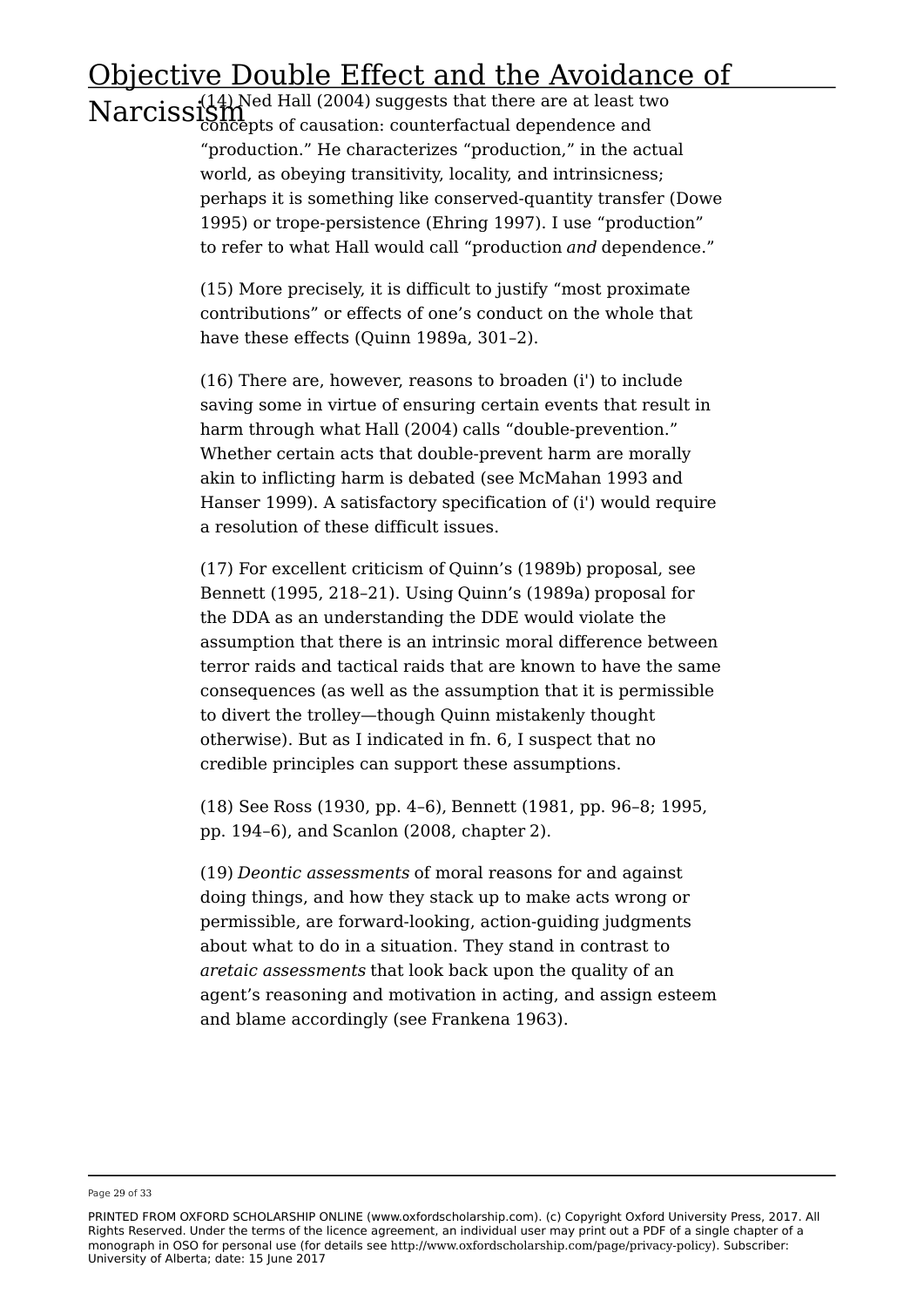$\rm Narcissi_{\rm S}^{(20)~I}$  state the volitional argument in terms of the relative<br> $\rm Narcissi_{\rm S}^{(20)~I}$  state the volitional reasons because that is I believe, what the strength of moral reasons because that is, I believe, what the DDE is fundamentally a thesis about. But most responses to the volitional argument (McMahan 2009, Wedgwood 2011) have been to versions couched in terms of moral permissibility and impermissibility. By 'permissibility' and 'impermissibility' I mean assessments inextricably linked to moral reasons:(P3) Something is morally permissible iff it is not decisively opposed by moral reasons, and morally impermissible or wrong iff it is so opposed. So something can be morally permissible or impermissible only if it is something that there can be stronger or weaker moral reason to do.(P1)–(P3) entail the conclusion directly challenged by critics of the volitional argument:(C3) Therefore, causing or allowing harmful effects with or without the intention of causing or allowing them cannot be what is itself permissible or impermissible.

(21) Bennett (1995, 195–6) makes exactly this point.

(22) You might also allow this pushing out of sheer indifference, but presumably proponents of modified subjective readings would hold that, so long as you can avoid acting with the problematic intention of someone's being harmed, it is unacceptable not to save someone at trivial cost to yourself.

(23) Wedgwood (2011, 468–9) makes essentially this point. I believe Thomson and Scanlon put their "looking inward" arguments in terms of modified versions because they also accept the volitional argument.

(24) The dirty heart objection is, I believe, what gives force to Thomson's (1991, 291–2) observation that (modified) subjective readings of the DDE implausibly tell us to "look inward" and decide what to do on the basis of the intention with which we would be acting. (*Un*modified subjective readings tell us to look inward only to make sure we act with the right intention—but given the dirty heart objection this does not seem much more plausible).

(25) While Singer's (1972, 231) talk of "comparable moral significance" and "moral insignificance" can sound unpersuasive or obscure, I believe that his weakened principle is best interpreted as saying something like: "All else held equal, if you can prevent someone from suffering serious harm

Page 30 of 33

PRINTED FROM OXFORD SCHOLARSHIP ONLINE (www.oxfordscholarship.com). (c) Copyright Oxford University Press, 2017. All Rights Reserved. Under the terms of the licence agreement, an individual user may print out a PDF of a single chapter of a monograph in OSO for personal use (for details see http://www.oxfordscholarship.com/page/privacy-policy). Subscriber: University of Alberta; date: 15 June 2017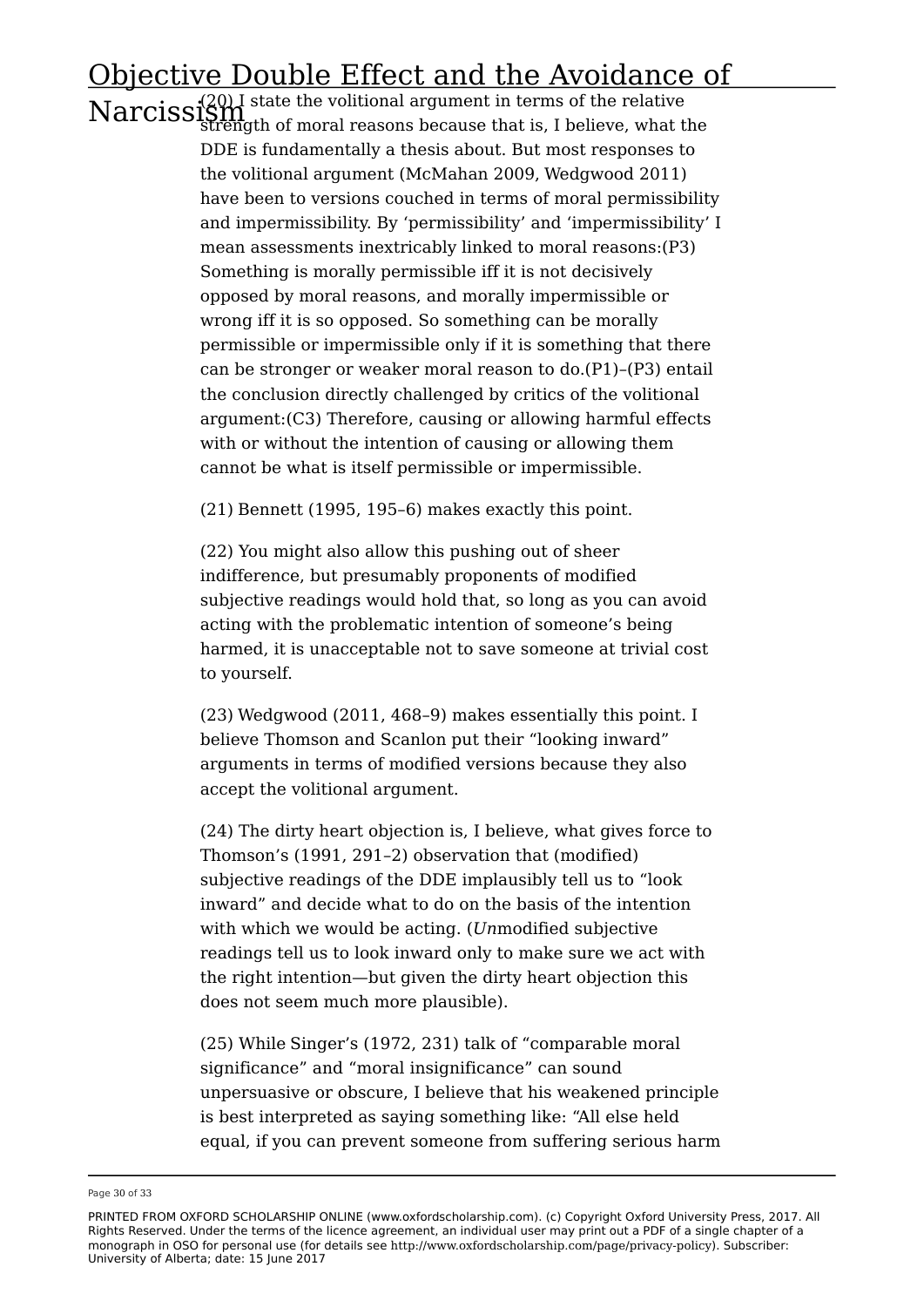$\operatorname{Narcissim}_{\text{comparison}}^{\text{by incurring only costs that are absolutely trivial in}}$ comparison to what she would suffer, it is morally wrong not to do so." This principle has an *enormous* amount of direct plausibility, and as Unger (1996) has discussed at length, the intuitions it contradicts are extremely dubious.

> (26) Assume that these children were not going to die at the same time without your help anyway. (Otherwise their being killed might not harm them, or make them worse off than they would have been. See Williams' "Jim" who can prevent the execution of twenty innocents by killing one of them himself but see also McMahan's (2009, 249–52) "altruistic killer").

> (27) Importantly, Norcross (1999, 116–17) and McMahan (2009, 368–9) consider cases that are more like this than Misleading Evidence. Of course, counting both kinds of grenade chucking as benefiting some at the expense of others makes trouble for the distinction some try to draw between tactical and terror bombing. But as I mentioned in fn. 6, I think harmful tactical bombing *is* difficult to justify, and is typically more easily justified by our evidence than terror bombing only because it is much less likely to inflict harm and much more likely to produce benefits.

(28) See Quinn (1989a, 1989b).

(29) Dancy (2004, especially 38–52). See also Kagan's (1988) distinction between features that "additively" make an independent positive or negative contribution to an act's deontic status and features that "multiplicatively" affect the contributions of other features.

(30) The all-else-held-equal clause is required because there are plausible factors that attenuate or undermine the applicability of the DDE (these will be weakeners of weakeners). Such factors include consent to be harmed, culpability, and a duty to bear the harm. Candidate attenuators must not be *ad hoc*, but it is, I believe, directly plausible that these considerations undermine the DDE's applicability.

Page 31 of 33

PRINTED FROM OXFORD SCHOLARSHIP ONLINE (www.oxfordscholarship.com). (c) Copyright Oxford University Press, 2017. All Rights Reserved. Under the terms of the licence agreement, an individual user may print out a PDF of a single chapter of a monograph in OSO for personal use (for details see http://www.oxfordscholarship.com/page/privacy-policy). Subscriber: University of Alberta; date: 15 June 2017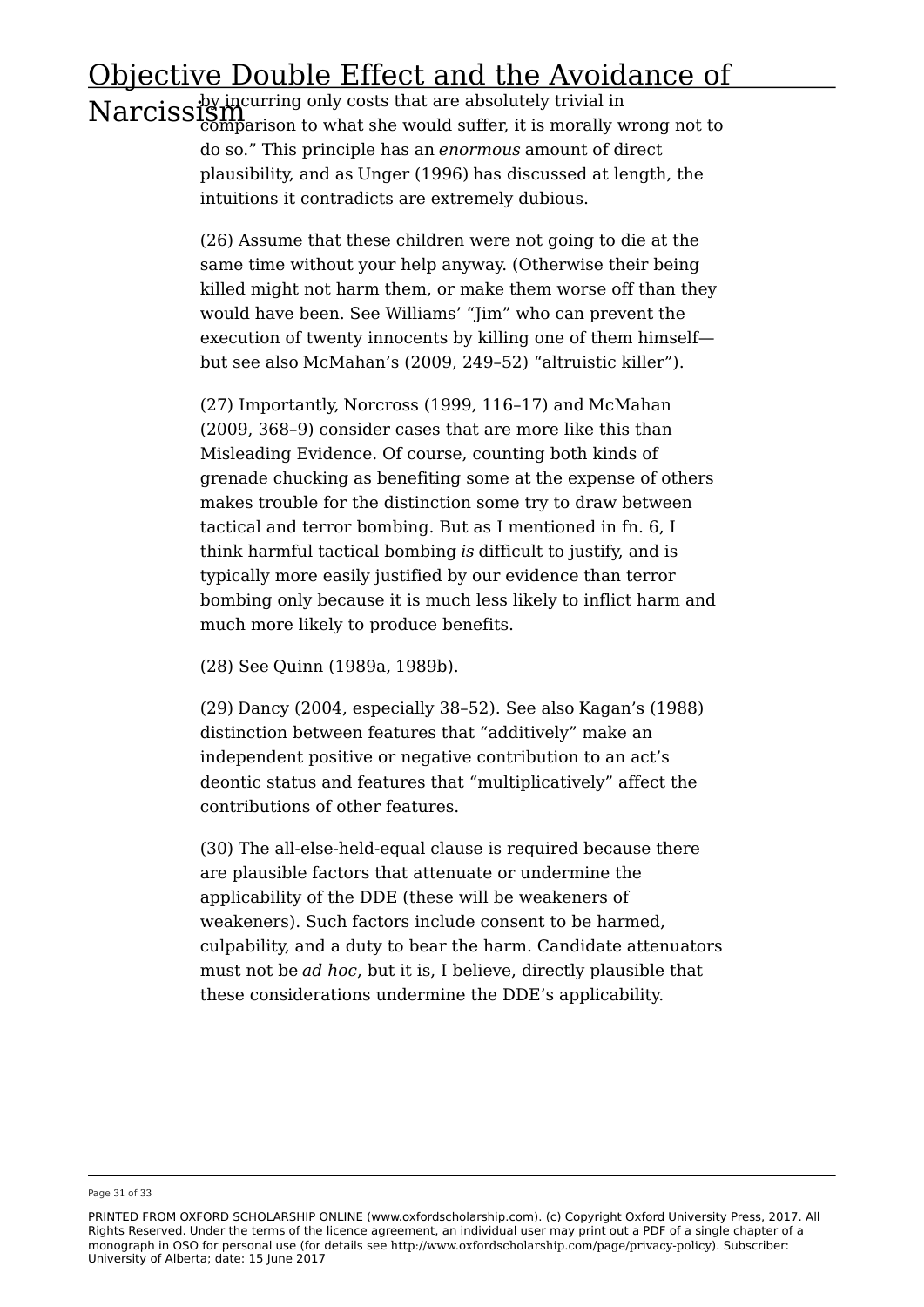$\text{Narcissi}_{\text{S}}^{(31)}$  I speak of the *weakening* of the strength of the reasons<br>Narcissism constituted by the benefits rather than the *total disabling* of their status reasons in order to allow a non-absolutist formulation of the DDE. Since the DDE is intended to apply to sub-lethal upshots, an absolutist formulation would be intolerable (it would entail that it is wrong to simply push someone down to save someone else's life). Of course, the weakening must be substantial if it is to explain why it is wrong to push or allow the pushing of the fat man, and nonabsolutists need a plausible, non-arbitrary account of its degree. For serious harms, I think we should start with the vague idea that the weakening is "massive" or, given the weakening, only "an absolutely ridiculously crazily greater" amount of good could justify the benefit.

> (32) The fact that the relationship between our conduct's harmful and beneficial effects works as a weakener of the status of its benefits as reasons rather than a reason not to act should help clarify (if it really needs clarification) how this relationship matters morally without a similar relationship between natural events' harmful and beneficial effects mattering axiologically. Clearly, we should not care whether an avalanche kills one rather than five because it simply lands on the one rather than the five or because the one shields the five. Neither outcome is better nor worse than the other (Tadros 2011, 219–20). Of course, this kind of axiological evaluation seems irrelevant to proposals about deontological constraints (as opposed to strange consequentialist views according to which we should save the fat man because it is intrinsically bad for the world to contain instances of some benefiting from the misfortunes of others). But the preferred objective reading helps clarify why this is so: it is a basic, agent-relative deontic fact that the beneficial effects of your conduct do not count (as strongly) as reasons to engage in it if they come at the expense of others. Apart from the harms to those others, no reason against engaging in that conduct—like the alleged intrinsic badness of some benefiting from the misery of others—is needed to explain why it is wrong.

(33) I am grateful to a referee at Oxford University Press for raising this issue.

(34) Such as whether it can be combined with a convincing detailed solution to the problem of closeness.

Page 32 of 33

PRINTED FROM OXFORD SCHOLARSHIP ONLINE (www.oxfordscholarship.com). (c) Copyright Oxford University Press, 2017. All Rights Reserved. Under the terms of the licence agreement, an individual user may print out a PDF of a single chapter of a monograph in OSO for personal use (for details see http://www.oxfordscholarship.com/page/privacy-policy). Subscriber: University of Alberta; date: 15 June 2017